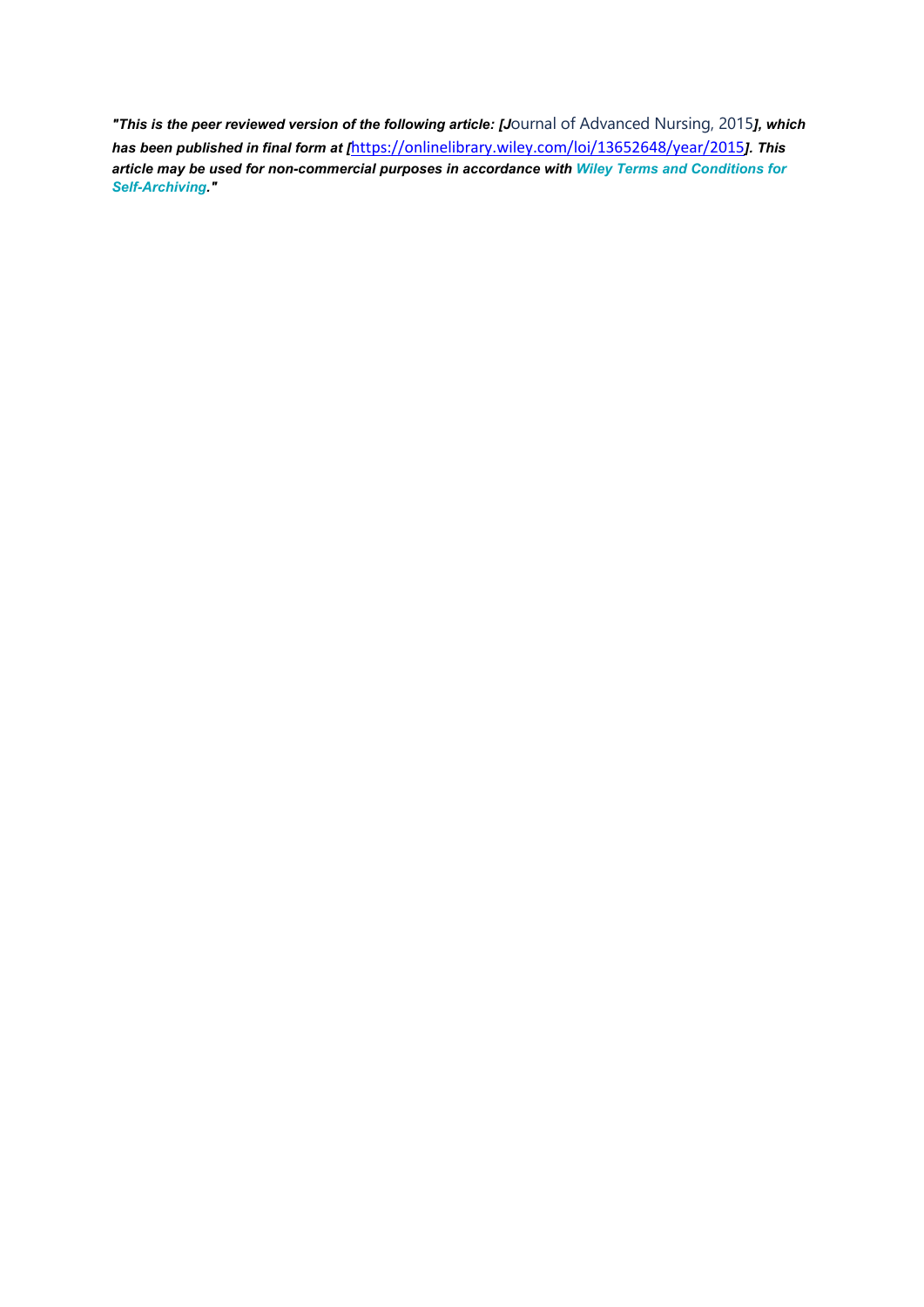#### **Abstract**

**Aims**: To critically appraise and synthesise the best available evidence on the effectiveness of interventions suitable for delivery by nurses, designed to enhance cardiac patients' adherence to their prescribed medications.

**Background**: Cardiac medications have significant health benefits for patients with heart disease, but patients' adherence to prescribed medications remains suboptimal.

**Design:** A Systematic quantitative review of intervention effects.

**Data Sources**: We conducted systematic searches for English-language, peer-reviewed randomised controlled trial publications via Medline, EMBASE, CINAHL, the Cochrane Library, ProQuest, Web of Science and Google Scholar search engine from January 2004 to December 2014.

**Review methods**. According to pre-determined inclusion criteria and exclusion criteria, authors extracted the eligible studies using a predefined form. Of 1,962 identified articles; 22 met the study inclusion criteria and were assessed for risk of bias using the Cochrane Collaboration's tool; 13 studies were included in the review.

**Results**: Study findings were presented descriptively and not combined due to the heterogeneity of studies. The 13 included articles described interventions categorised as: 1) multifaceted, and 2) behavioural and educational, comprising: 2a) text message and mail message, 2b) telephone calls, 2c) motivational interviewing and 2d) nurse-led counselling and education.

**Conclusions**: Substantial heterogeneity limited the robustness of any conclusions, but this review indicated that motivational interviewing and text messaging appeared promising as means to enhance cardiac medication adherence. Further randomised controlled trials are warranted to strengthen the evidence, and future research should also include integration of multifaceted strategies to build on the beneficial outcomes indicated by this review.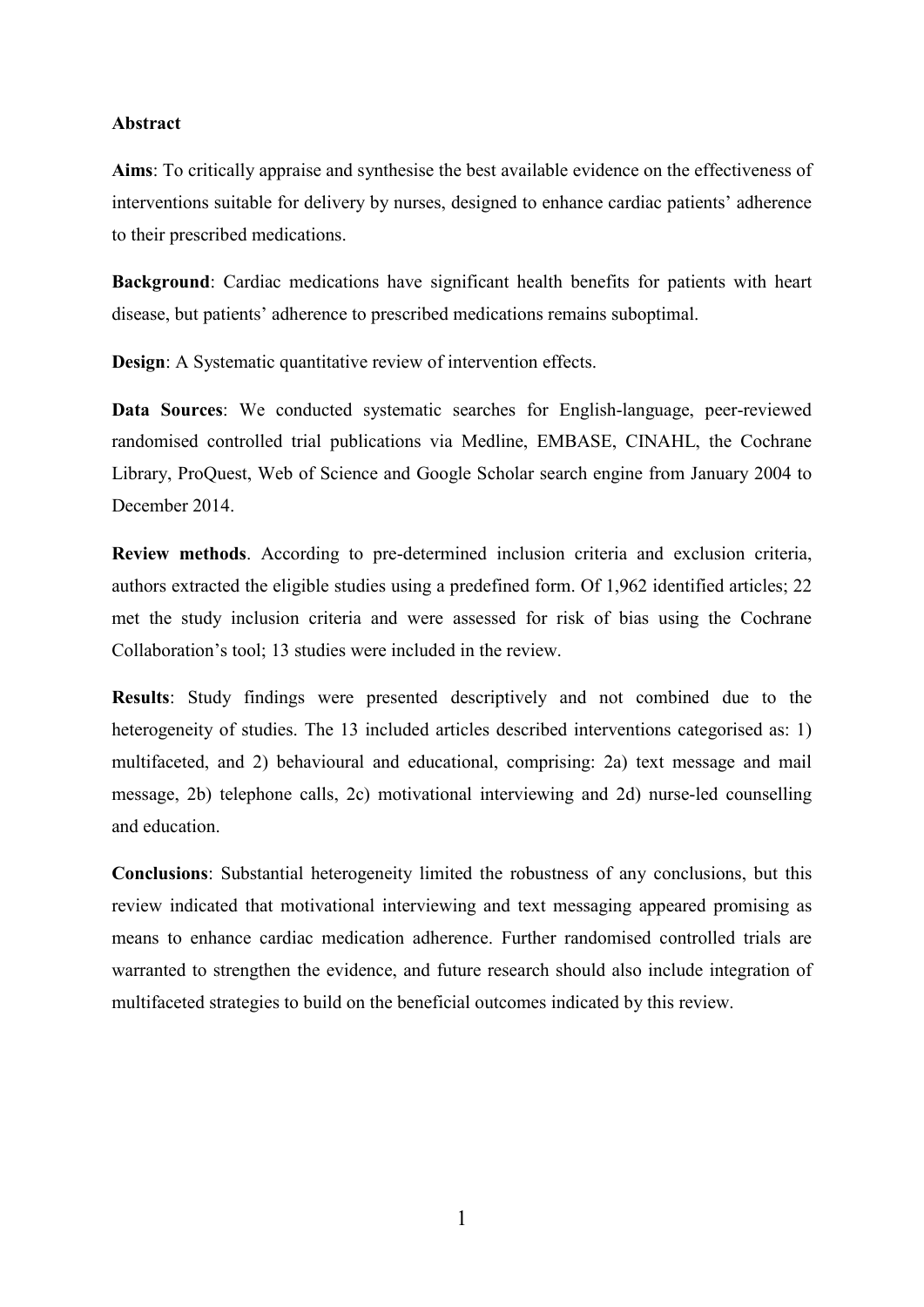## **Summary Statements**

### **Why is this research or review needed?**

- Non-adherence to cardiovascular medicines is associated with greater risk of hospitalisation and mortality.
- Various studies examine the effectiveness of medication adherence interventions, but the evidence is inconsistent and unclear.
- Nurses play a key role in educating and supporting patients with their medication, but evidence is lacking for effective nurse-delivered interventions to promote medication adherence for cardiac patients.

## **What are the key findings?**

- Multifaceted interventions that target individual behaviour change appear to offer most promising methods to enhance adherence to cardiovascular medications.
- Current evidence indicates that the components for multifaceted interventions most likely to sustain adherence to cardiac medication-taking include motivational interviewing, education and phone or text messaging.

## **How should the findings be used to influence policy/ practice/research?**

- Findings provide evidence to support clinicians' choice of interventions designed to enhance medication adherence among patients with cardiac disease delivered by nurses.
- More rigorous methods are required for future studies to test the effectiveness of nurse-led adherence interventions, taking into account study design, sampling, choice of effective and feasible adherence measures and longer term sustainability of outcomes.
- Policy-makers should consider the opportunities offered by nurse-led medication adherence interventions, to enhance the contribution of nurses and thereby optimise the benefits to patients of their prescribed medications.

**Keywords:** cardiovascular medication, adherence, cardiac disease, systematic review, text message, motivational interviewing, nursing, nurse-led intervention.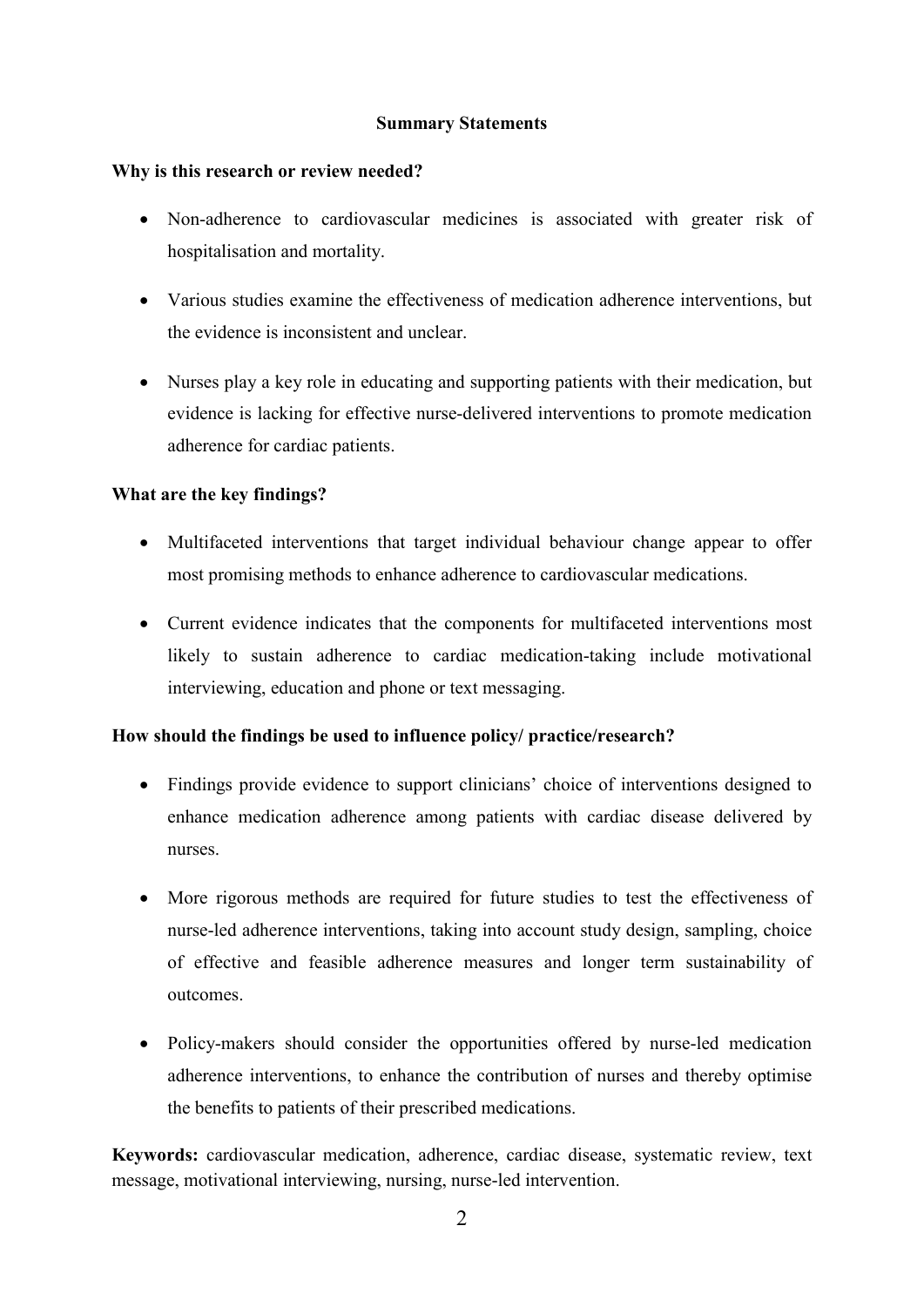# **Introduction**

Medication non-adherence is a complex problem that poses an enormous health and economic burden. It is more common among older age population and patients who need multiple medications for their chronic conditions (Menditto *et al*. 2015). It has been estimated that inadequate adherence to treatment among patients with chronic diseases affects up to 50% of patients (Lee *et al*. 2006, Wilke et al. 2011). Non-adherence is a multifactorial phenomenon, affected by socio-economic status, health systems, disease states, pharmacological therapies and patient beliefs (Sabaté 2003). Supporting long-term adherence to medicines is; therefore, an essential component of patient management which requires effective interventions to help achieve sustained medication-taking. This systematic review therefore aimed to identify effective interventions used by nurses to improve cardiac patients' adherence to cardiac medications.

# **Background**

Cardiovascular disease (CVD) remains the leading cause of mortality among men and women and is responsible for one third of all deaths worldwide (World Health Organization 2004). In developing countries, coronary heart disease (CHD) accounts for more than 4.5 million deaths per annum (Okrainec *et al*. 2004). Similar to international trends, CVD is the single greatest cause of death in Australia, accounting for the deaths of 11,733 males and 9,780 females in 2011 (Australian Institute of Health Welfare 2014). Although CHD is incurable, disease progress can be significantly slowed by cardio-protective medicines and lifestyle changes. Cardio-protective medicines are the primary therapy for CHD, but adherence to these medications is suboptimal, resulting in insufficient control of disease symptoms, and increased risk of future cardiovascular events, rehospitalisation and mortality (Baroletti and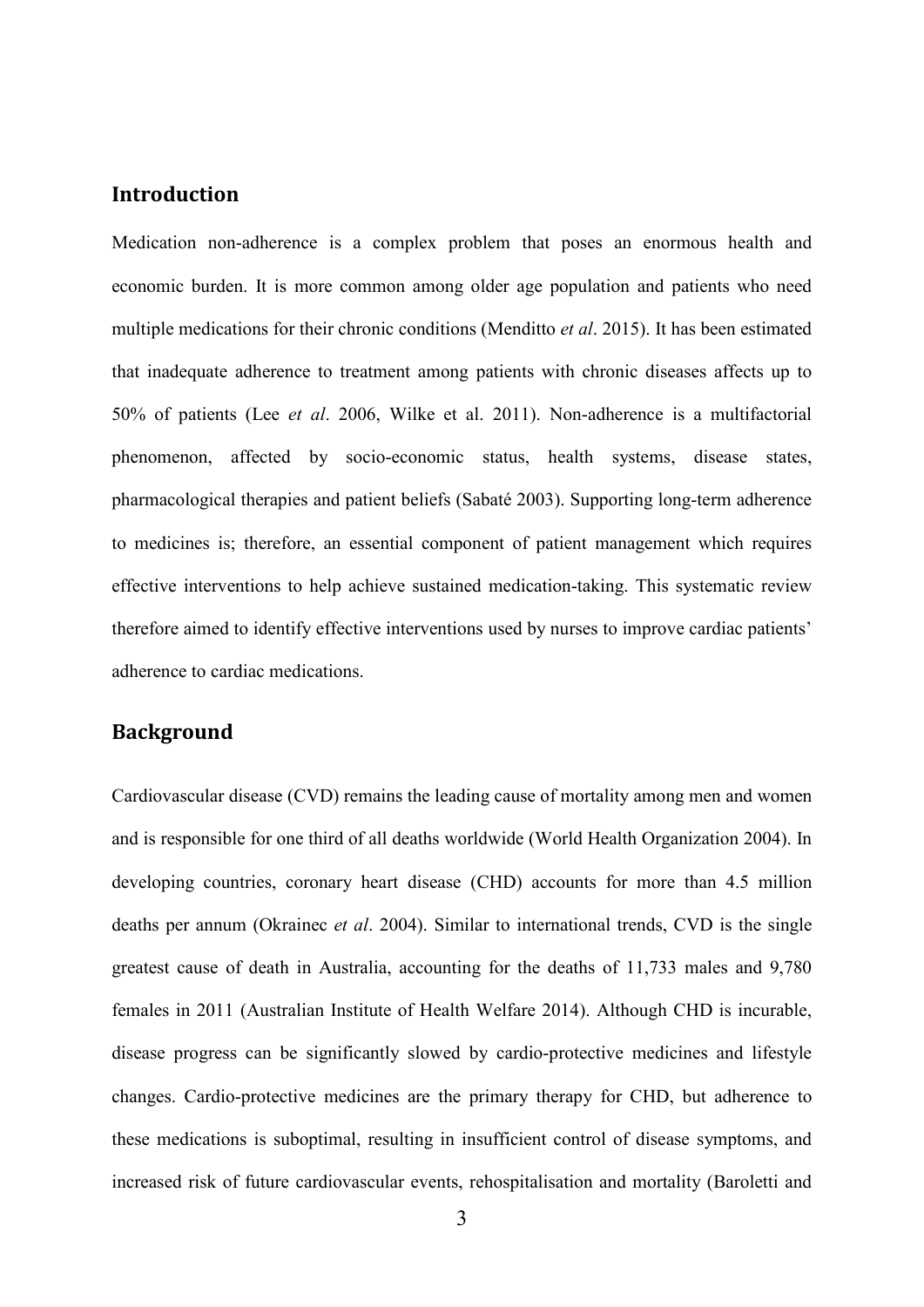Dell'Orfano 2010). According to the World Health Organisation, adherence is defined as "The extent to which a person's behaviour (taking medications, following a recommended diet and/or executing life-style changes) corresponds with the agreed recommendations of a health care provider" (Sabaté 2003). Adherence is necessary to receive the full benefits of the cardiac medications. The protective effects of the medications increase with the longer patients are taking the medication which is necessary to receive the full benefits as long-term continuation of the medications (McKenzie et al. 2015). Medication non-adherence has been defined as "taking less than 80% of prescribed doses and can also include taking too many doses", and it is associated with an increased risk of poor health, adverse clinical events, and mortality (Nieuwlaat *et al*. 2014). It is estimated that up to 50% of patients with CHD in high income countries do not take their medications (Laba *et al*. 2013). Poor medication adherence has been linked to recurrent cardiac events and adverse patient outcomes (Nieuwlaat *et al*. 2014, Poluzzi *et al*. 2011). The prevalence of patients in the aging Australian population who are non-adherent to cardiovascular medications has been reported to range from 14% to 43%, posing a serious barrier to secondary prevention (McKenzie *et al*. 2015). Thus, long term medication adherence in Australia remains unsatisfactory, with the situation changing very slowly (Simons *et al*. 2011). Poor medication adherence rates undermine the translation of the benefits of well-established evidence-based cardiovascular medicines into practice, reducing the effectiveness of secondary prevention therapies (Haynes *et al*. 2005). It is crucial that adherence to cardiovascular medicines is optimised to improve disease symptoms and prevent the onset of further serious cardiac events (van Dalem *et al*. 2012). Many rigorous randomised controlled trials (RCTs) have examined the effectiveness of interventions to enhance medication adherence in patients with CHD. A number of diverse and complex behavioural, educational, and combined intervention approaches and outcomes measures have emerged; however, the effectiveness of these interventions needs to be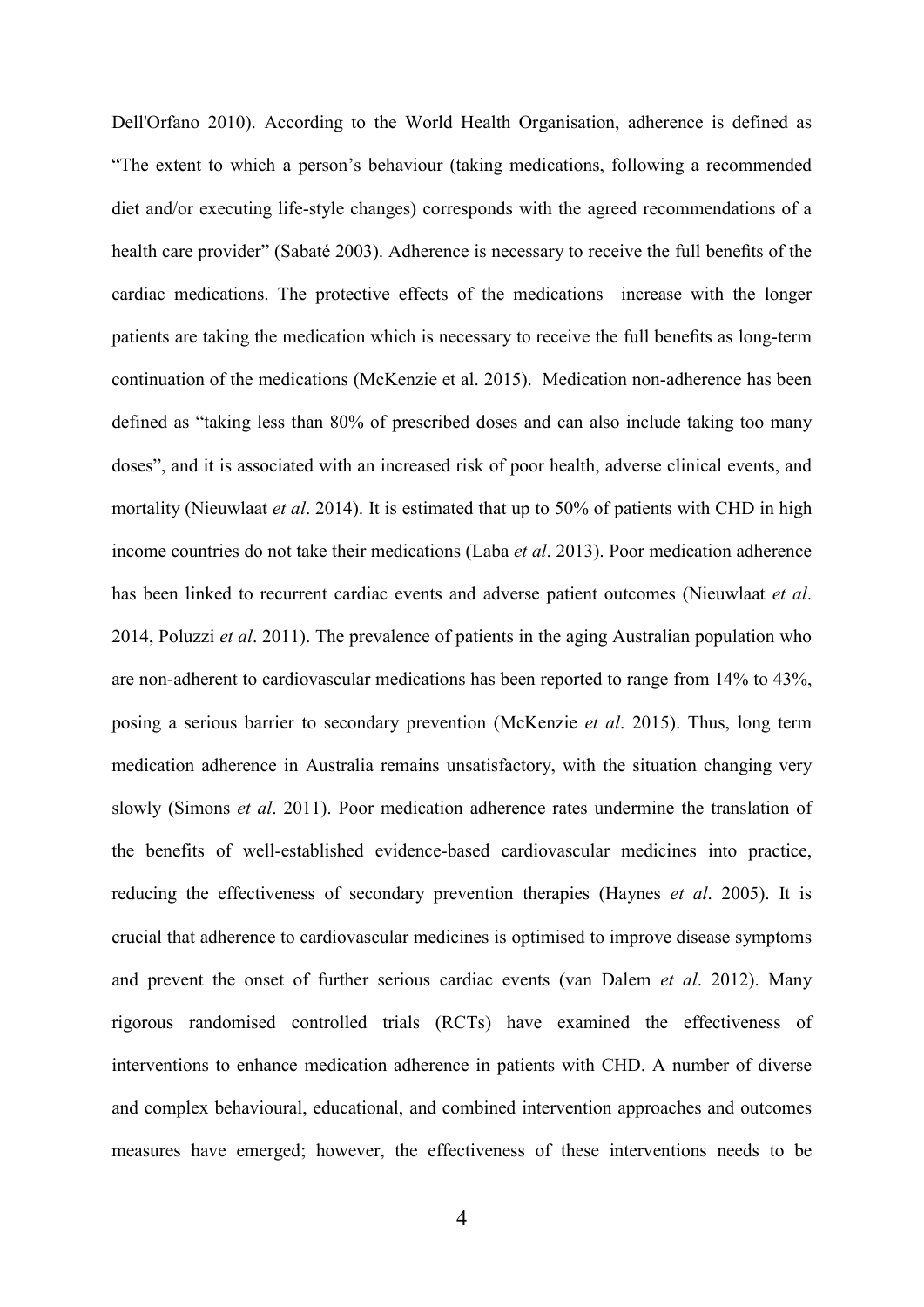carefully evaluated due to the diverse methodologies used in the studies. It is important that healthcare professionals are aware of effective practical strategies and have the necessary skills to translate these interventions to outpatient healthcare settings. The purpose of this systematic review was to identify and synthesise the best available evidence on the effectiveness of interventions within the nursing scope of practice, designed to enhance cardiac patients' adherence to cardio-protective medications.

## **The review**

### **Aims**

This review aimed to answer the following question: What is the best available evidence on effectiveness of interventions, suitable for delivery by nurses, designed to enhance cardiac patients' adherence to their prescribed cardio-protective medications?

#### **Design**

A systematic quantitative review of intervention effects was conducted according to the principles and processes of the Cochrane Handbook for Systematic Reviews of Interventions (Higgins and Green 2008). The guidelines produced by the NHS Centre for Reviews and Dissemination (Khan *et al*. 2001) was also followed. The PRISMA statement (Moher *et al*. 2009) was used to guide reporting of the review.

### **Search methods**

A systematic literature search was conducted using six electronic databases: Medline, EMBASE, CINAHL, the Cochrane Library, ProQuest, and Web of Science. These databases and Google Scholar were searched for articles published in English between January 2004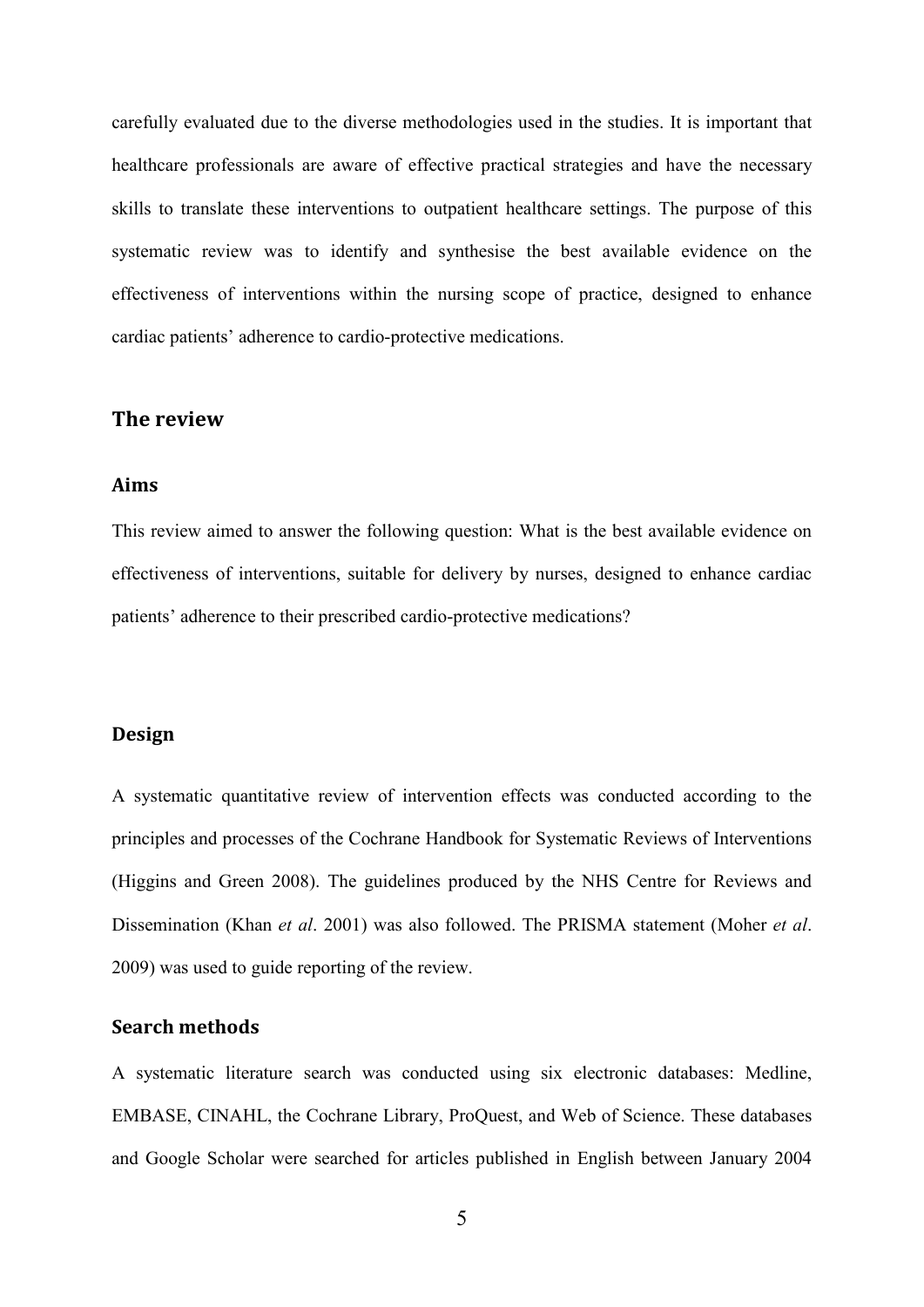and December 2014. The reference lists of all selected articles including review articles were searched for additional studies. The keywords used in the search strategy were based on the 'PICOS' framework to help find literature relevant to the research question (Table 1).

Studies were included if they reported the results of un-confounded evaluation of interventions that were suitable for delivery by nurses to increase medication adherence for patients with CHD. The following inclusion criteria were applied:

1) Study design was a RCT, clinical trial, or controlled clinical trial that examined the effectiveness of an intervention to increase adherence to medications among patient with cardiac disease, used for secondary prevention or treatment of cardiac disease in which an intervention group was compared to a control group who received standard care or a clearly justified comparison group;

2) The population of interest comprised male and female adults (>18 years old) with a diagnosis of a cardiac disease;

3) The intervention strategy was suitable (within the scope of practice) for delivery by nurses and had either a primary or secondary aim to increase the adherence to medication of patient with cardiac disease;

4) Patients were followed for at least 6 months;

5) Medication was self-administered, that is, was not administered by a health care professional or carer, and measured by any method e.g.: pill count, electronic monitoring, refill or prescription records, or self-reported data.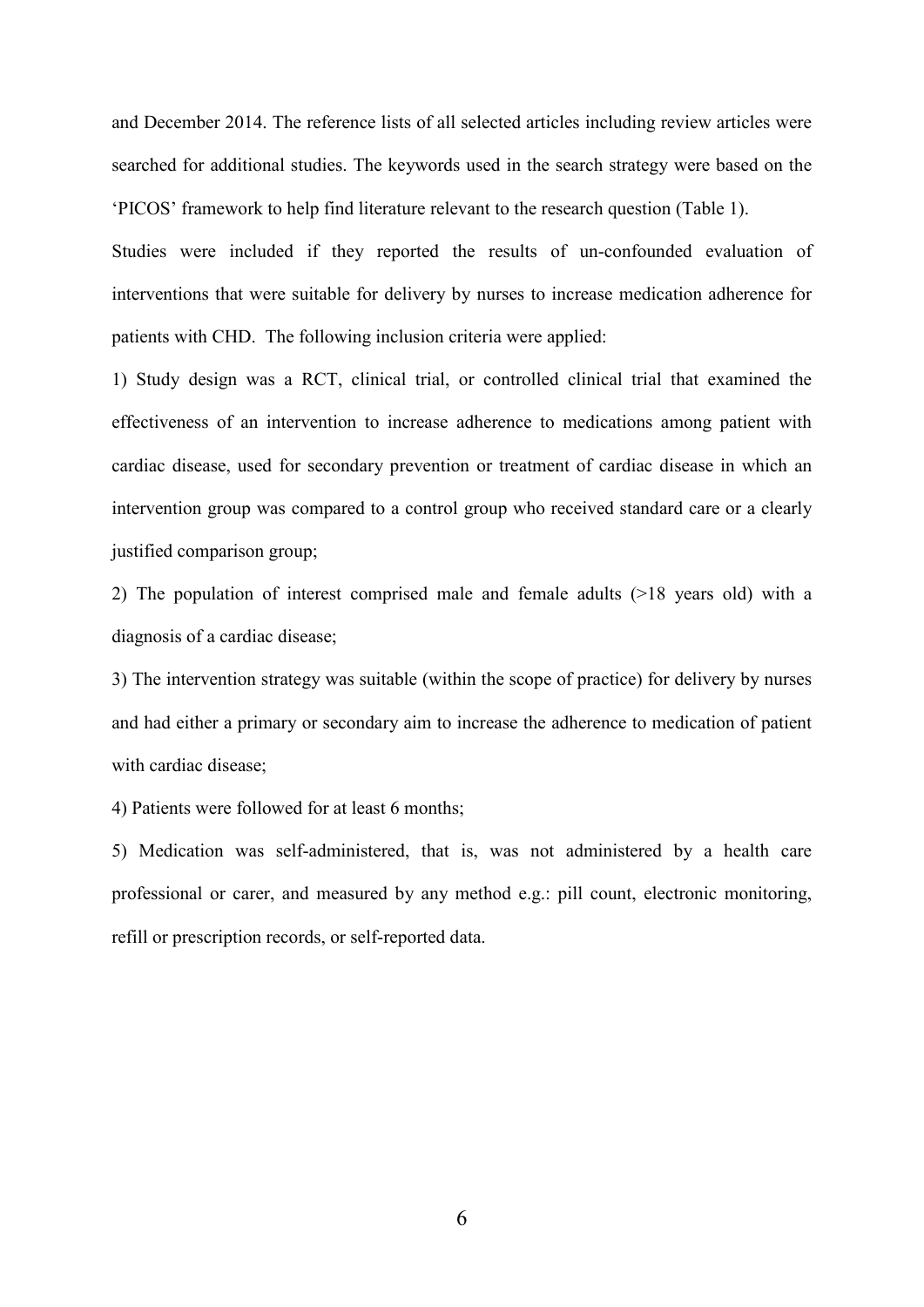Studies were excluded if they targeted patients with heart valve disease or post-cardiac surgeries; were written in a language other than English; included non-cardiac disease patients; tested interventions that required delivery by a non-nursing healthcare professional, e.g. pharmacist; were conducted in inpatient settings; recruited patients aged < 18 years; contained no medication adherence measures; were non-trial-design-studies or had less than six months follow-up, because cardiovascular medications typically require long-term adherence.

#### **Search outcome**

In total, search strategies identified 1,962 citations of potential relevance. Initial screening of study titles and abstracts revealed that more than 95% of the retrieved studies did not meet the review inclusion criteria, leaving 92 papers for further evaluation. The full texts of these articles were then reviewed for relevance, resulting in the retention of 22 articles for assessment. Two further RCT publications were added from references lists of included articles. The flow of studies through the selection process is summarised in Figure 1.

### **Quality appraisal**

The quality of the included studies was appraised independently by three authors (AA, PL & GL)using the Cochrane Collaboration's tool for assessing the risk of bias (Higgins and Green 2008) and discrepancies were resolved by discussion. The results are summarised in the Supplementary online table. After applying the Cochrane Collaboration's tool, 11 articles were excluded (Figure 1) due to high or unclear risk of bias (e.g. Selection bias, Randomisation bias). Details of excluded studies are available in the Electronic Supplementary Material, Appendix 1.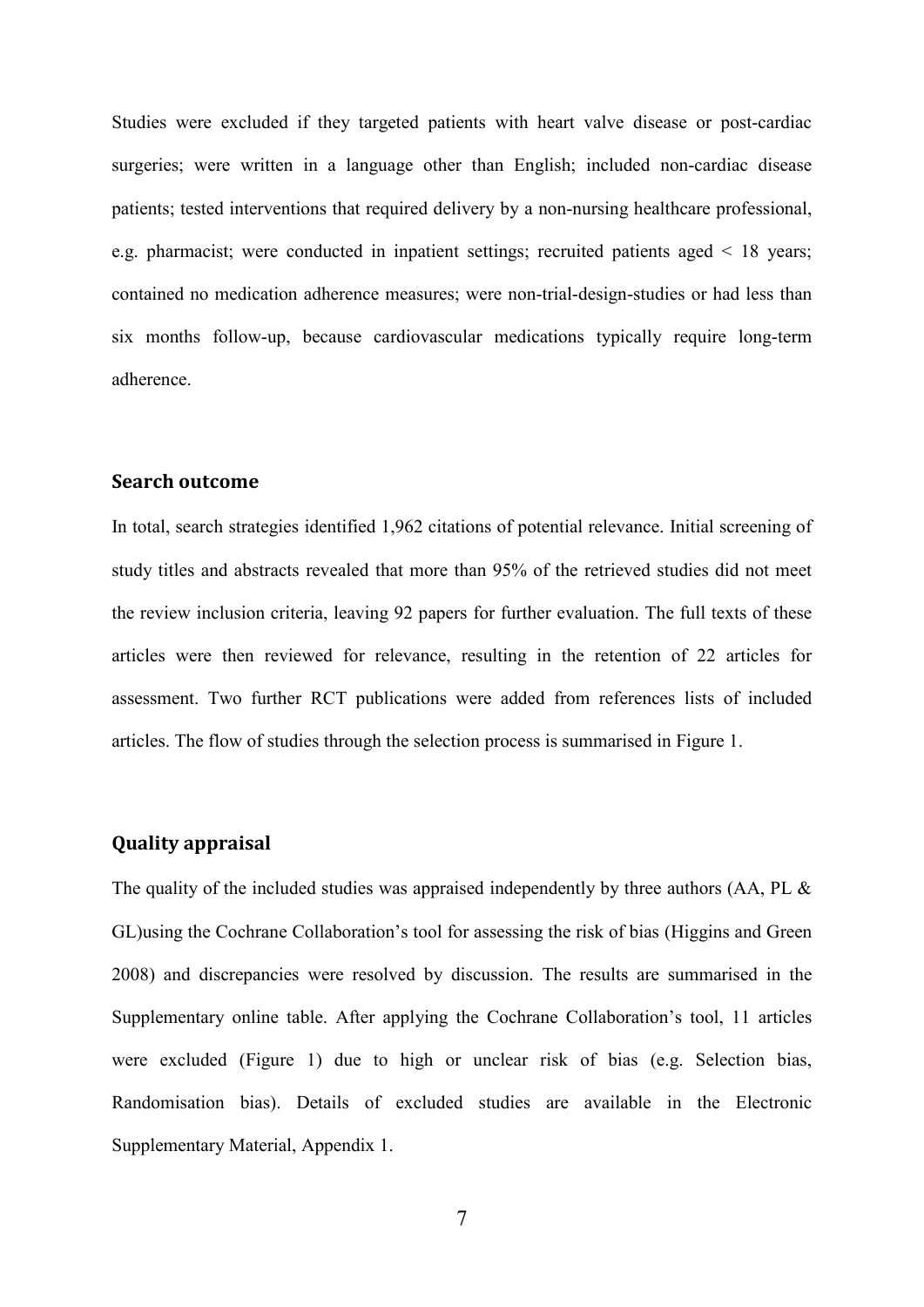#### **Data abstraction**

Data were extracted and analysed by three authors using a predefined form. After quality appraisal of these articles, 13 were retained for the review. Details of data extracted are available in the supplementary online Table S2.

### **Synthesis**

Multiple sources of heterogeneity (interventions, adherence measures, and outcomes) were observed across the included studies, and this meant that undertaking a formal meta-analysis was not appropriate. The heterogeneity was explored qualitatively by comparing the characteristics of included studies. Studies were grouped according to the main components of the interventions (see the supplementary online Table S3).

### **Results**

These thirteen included studies contained data on 3,542 patients with cardiac disease. One study only included patients with myocardial infarction (Smith *et al*. 2008), and another targeted cardiac patients taking lipid-lowering medication (Nieuwkerk *et al*. 2012). Two studies included patients who were diagnosed with CHD (Jiang *et al*. 2007, Kripalani *et al*. 2012), and patients with Acute Coronary Syndrome (ACS) were included in two studies (Ho *et al*. 2014, Rinfret *et al*. 2013). The remaining seven studies recruited patients with hypertension (Beune *et al*. 2014, Hacihasanoğlu and Goözuöm 2011, Leiva *et al*. 2014, Ma *et al*. 2014, Ogedegbe *et al*. 2008, Schroeder *et al*. 2005, Wald *et al*. 2014). Four studies were conducted in the United States (Ho *et al*. 2014, Kripalani *et al*. 2012, Ogedegbe *et al*. 2008, Smith *et al*. 2008), two each were conducted in the United Kingdom (Schroeder *et al*. 2005, Wald *et al*. 2014), Netherlands (Beune *et al*. 2014, Nieuwkerk *et al*. 2012), and China (Jiang *et al*. 2007, Ma *et al*. 2014); one study was conducted in Canada (Rinfret *et al*. 2013), one in Spain (Leiva *et al*. 2014) and one in Turkey (Hacihasanoğlu and Goözuöm 2011). Seven of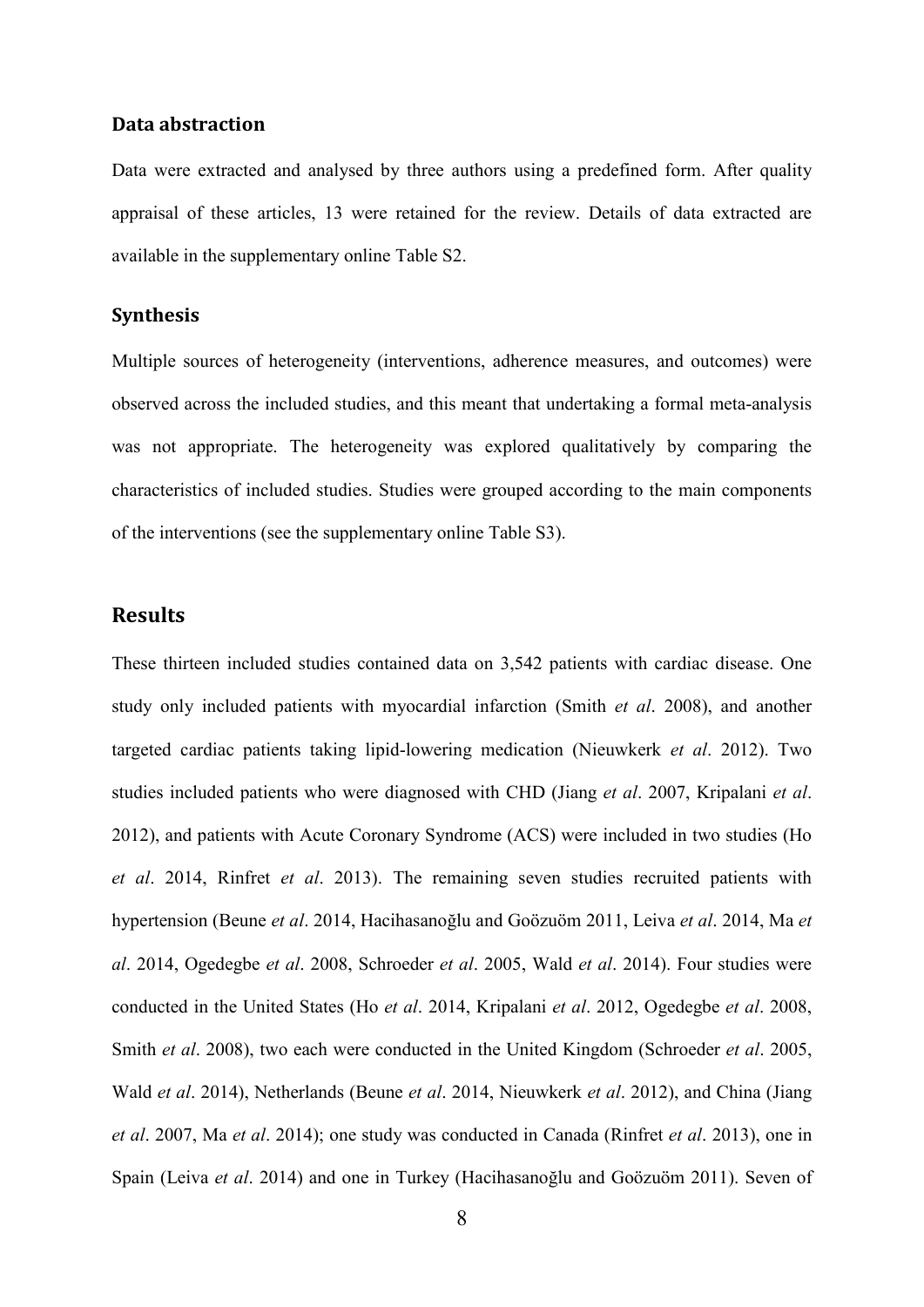the included trials took place in primary care practice clinics (Beune *et al*. 2014, Hacihasanoğlu and Goözuöm 2011, Jiang *et al*. 2007, Kripalani *et al*. 2012, Leiva *et al*. 2014, Ogedegbe *et al*. 2008, Wald *et al*. 2014), three in outpatient clinics (Nieuwkerk *et al*. 2012, Schroeder *et al*. 2005, Smith *et al*. 2008), two in community health centres (Ma *et al*. 2014, Rinfret *et al*. 2013), and one in Department of Veterans Affairs (VA) medical centres (Ho *et al*. 2014).

Participants were followed up for a minimum of six months. The median follow-up time was one year, ranging from six months to 24 months. Most studies achieved their endpoint outcomes at three to nine months. Interventions varied, with single, combined, and multifaceted component parts. Characteristics of the included studies are presented in **Table S3**.

#### **Medication adherence measurement**

Methods for measuring and monitoring medication regimen adherence varied in these trials. Adherence was measured by self-report in five studies (Beune *et al*. 2014, Hacihasanoğlu and Goözuöm 2011, Jiang *et al*. 2007, Ma *et al*. 2014, Nieuwkerk *et al*. 2012) and by pharmacy refill electronic data in five studies (Ho *et al*. 2014, Leiva *et al*. 2014, Rinfret *et al*. 2013, Smith *et al*. 2008, Wald *et al*. 2014). The Medication Event Monitoring System (MEMS) pill bottle caps was used in one study (Schroeder *et al*. 2005), and two studies applied a mix of two medication measurements by using self-report and MEMS (Kripalani *et al*. 2012, Ogedegbe *et al*. 2008).

## **Types of intervention**

Characteristics of the interventions are presented in Table 4. Interventions were categorised according to their most prominent components and included: 1) Multifaceted and 2) Behavioural and educational interventions. The later comprised: 2a) Text message and mail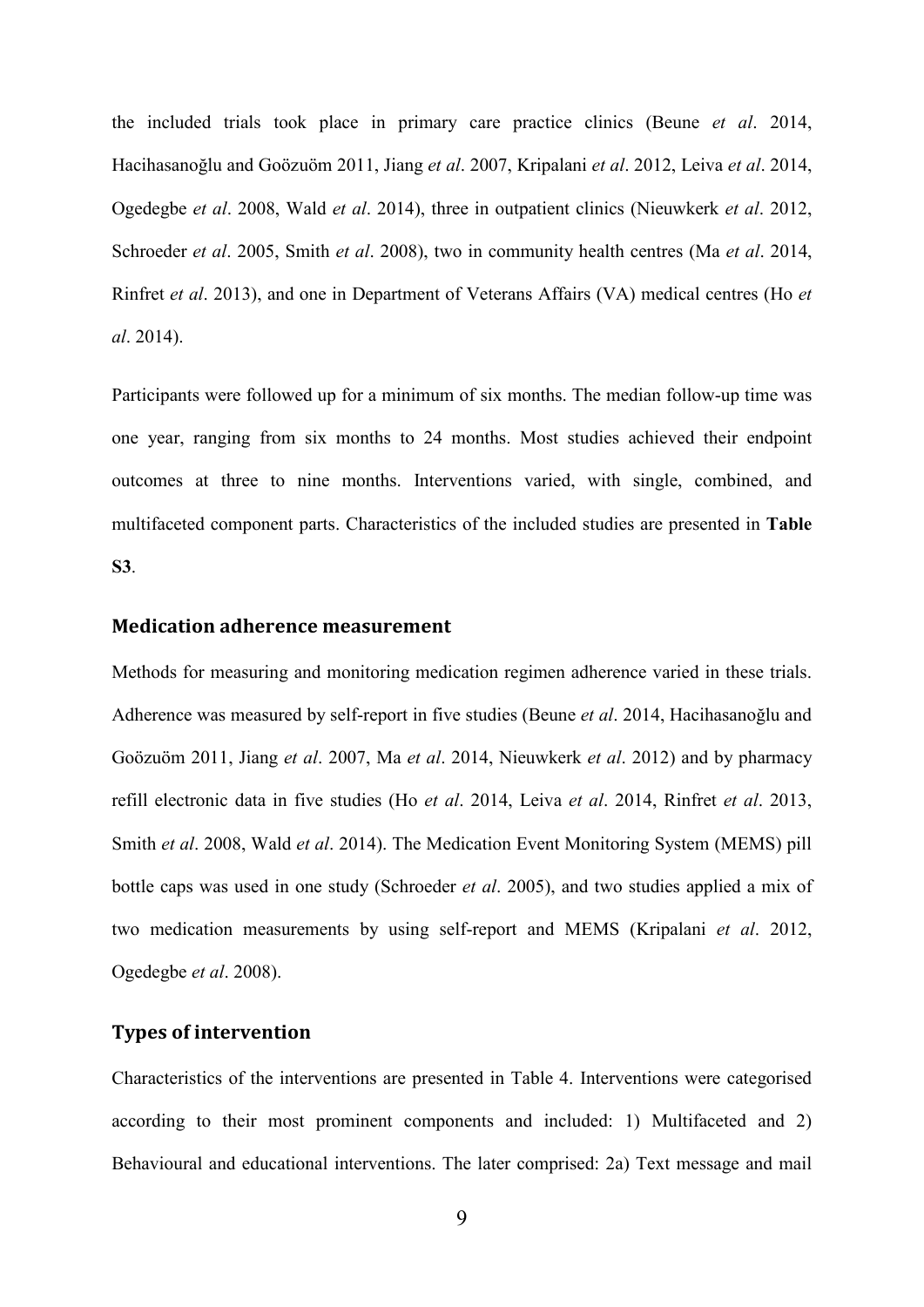message, 2b) Telephone call, 2c) Motivational Interviewing, and 2d) Nurse-Led Counselling and Education. The complex nature of some interventions made them difficult to categorise, but this was done based on the main component of intervention. Three studies examined text message (TM) and/or mail message interventions (Kripalani *et al*. 2012, Smith *et al*. 2008, Wald *et al*. 2014); two studies tested multifaceted intervention strategies (Ho *et al*. 2014, Leiva *et al*. 2014); two studies investigated the effect of structured telephone calls (Hacihasanoğlu and Goözuöm 2011, Rinfret *et al*. 2013); and two studies utilized the motivational interviewing approach (Ma *et al*. 2014, Ogedegbe *et al*. 2008). Four interventions were classified as Nurse-Led Counselling and Education (Beune *et al*. 2014, Jiang *et al*. 2007, Nieuwkerk *et al*. 2012, Schroeder *et al*. 2005). The heterogeneity of measurement tools and methods precluded meta-analysis of baseline and post-intervention rates of adherence for the reviewed studies.

#### **Multifaceted interventions**

The effectiveness of multifaceted interventions for enhancing medication adherence was described and evaluated by two studies. Ho *et al*. (2014) utilised a four stage multifaceted intervention that entailed: medication reconciliation and tailoring, education about medications, collaborative care, and two types of scheduled voice messaging (educational and medication refill reminder calls). Similarly, Leiva *et al*. (2014) evaluated a multifaceted intervention incorporating motivational interviewing, pillbox reminders, family support, BP measurements and antihypertensive (AHT) reminder forms, and simplification of dosing regimens in patients with hypertension. Ho *et al*. (2014) found that adherence rate improved at 12 months follow-up by 89.3% in the intervention arm compared with 73.9% with usual care for four classes of medications. On the other hand, Leiva *et al*. (2014) found no significant between groups differences in antihypertensive adherence at 12 months (51.4%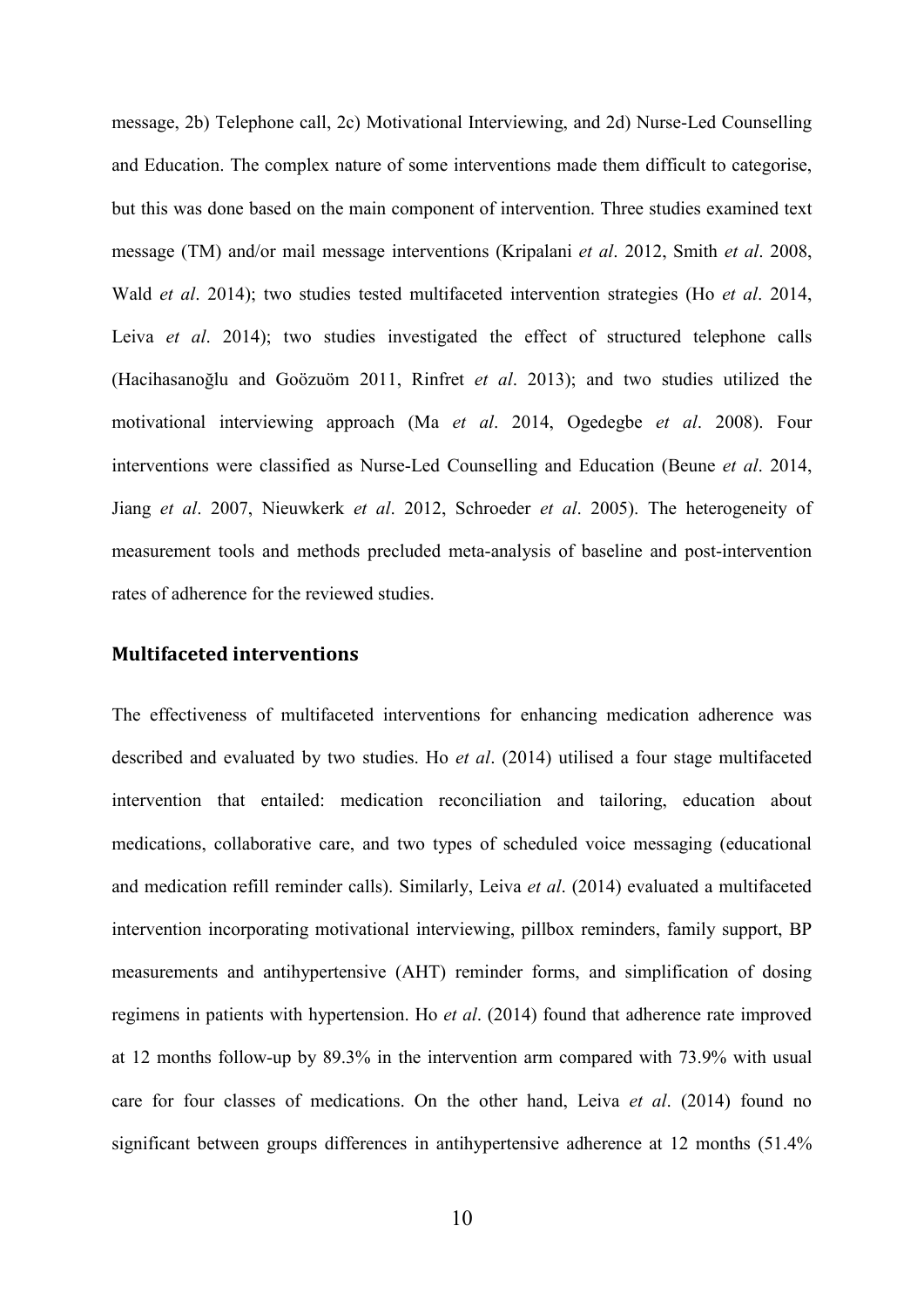vs. 50.8%) in intervention and control groups, respectively **(Table S3)**. The Ho *et al*. (2014) study was high quality; however, Leiva *et al*. (2014) did not employ a blinding process and delivery of the intervention by nurses varied according to their characteristics and the methods of delivery, possibly resulting in overestimation of the intervention effect **(Tables S3).** Overall, this type of intervention approach appeared likely to increase adherence to medications after hospital discharge post ACS and was costed at \$360 per patient per year (Ho *et al*. 2014).

### **Text and mail message interventions**

Three studies assessed the effectiveness of text message (Wald *et al*. 2014) and mail message reminders Kripalani *et al*. (2012), (Smith *et al*. 2008) to increase medication adherence among cardiac patients. In the Wald *et al*. (2014) study, participants in the intervention group received automatically generated daily TM reminders which questioned patients whether they had taken their blood pressure and/or lipid lowering medications; whether the message had reminded them to take it; if they had forgotten or whether they had simply not taken it**.** This study showed 16% improvement in medication adherence (95% CI 7%–24%,  $p < 0.001$ ) at 6 months follow-up, and a statistically significant difference between groups of patients who had stopped medication completely and for those who continued to take <80% of the prescribed regimen **(Table S3)**. However, participants' high adherence rates at baseline and unclear randomisation and blinding procedures may have resulted in overestimation of the outcomes **(Tables S2).**

Another two studies applied a less individual approach, one by mailing graphical postcards focusing on refill reminding and other important reminders to patients with CHD (Kripalani *et al*. 2012), and another study focused on improving cognitive aspects of medication adherence by sending two letters to patients and to primary care providers describing the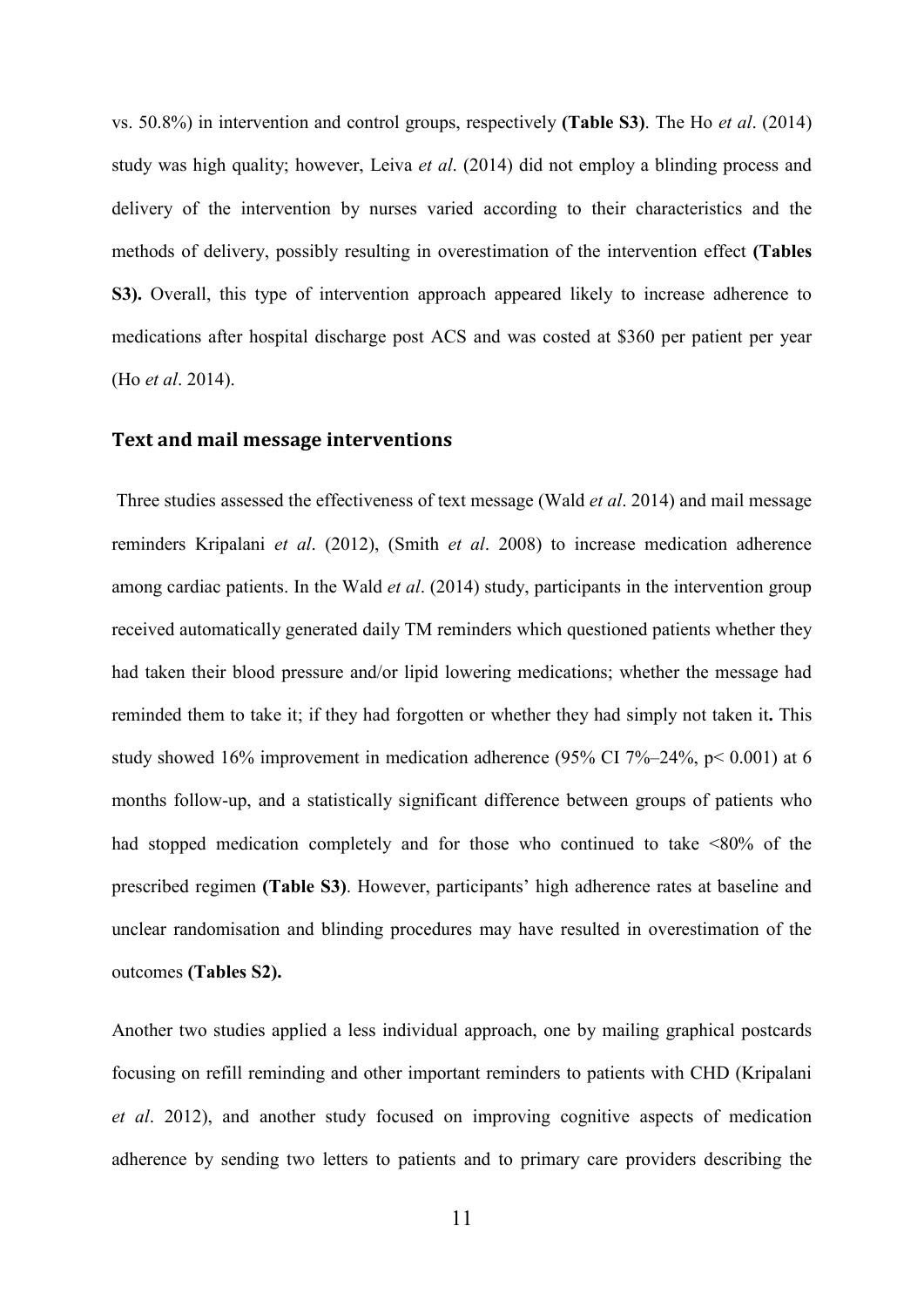importance of beta-blockade (Smith *et al*. 2008)**.** Kripalani *et al*. (2012) study showed a nonsignificant difference in improvements in adherence between groups (32.9% vs. 32.9% respectively) whereas the Smith *et al*. (2008) study improved adherence rates among patients in the intervention group by 17%, increasing the days covered to 80% in this group (relative risk= 1.17; 95% CI= 1.02-1.29; p= 0.04). The quality of Smith *et al*. (2008) study was shown as good in terms of randomisation methods, intervention and strategies used for applying the intervention and follow-up. By contrast, graphical mailed refill reminders failed to improve medication adherence, which was potentially attributed to quality issues, with randomisation and blinding processes **(Table S2)**. Overall, the TM and mail message approaches appeared potentially effective and feasible strategies as reinforcement for taking medication and improving medication adherence.

### **Telephone call interventions**

Two studies (Hacihasanoğlu and Goözuöm 2011, Rinfret *et al*. 2013) examined the use of structured phone calls with interactive components to improve medication adherence. Hacihasanoğlu and Goözuöm (2011) randomly allocated patients with hypertension to three groups to receive a 6-month nurse-based medication educational intervention alone, educational intervention plus home monitoring for medication adherence, or a control group. Both intervention groups received monthly follow-up phone call interviews providing them with information about hypertension. Similarly, in the Rinfret *et al*. (2013) study, patients with dual antiplatelet therapy (DAT) (n=150) were randomised to either nurse phone calls within one week and then at one month, six months and nine months to assess adherence, reinforce optional drug compliance and discuss the factors affecting adherence or to a control group **(Table S3).** Both studies showed a significant increase in medication adherence using different measures. At 10 months follow up, there was a significant increase in regular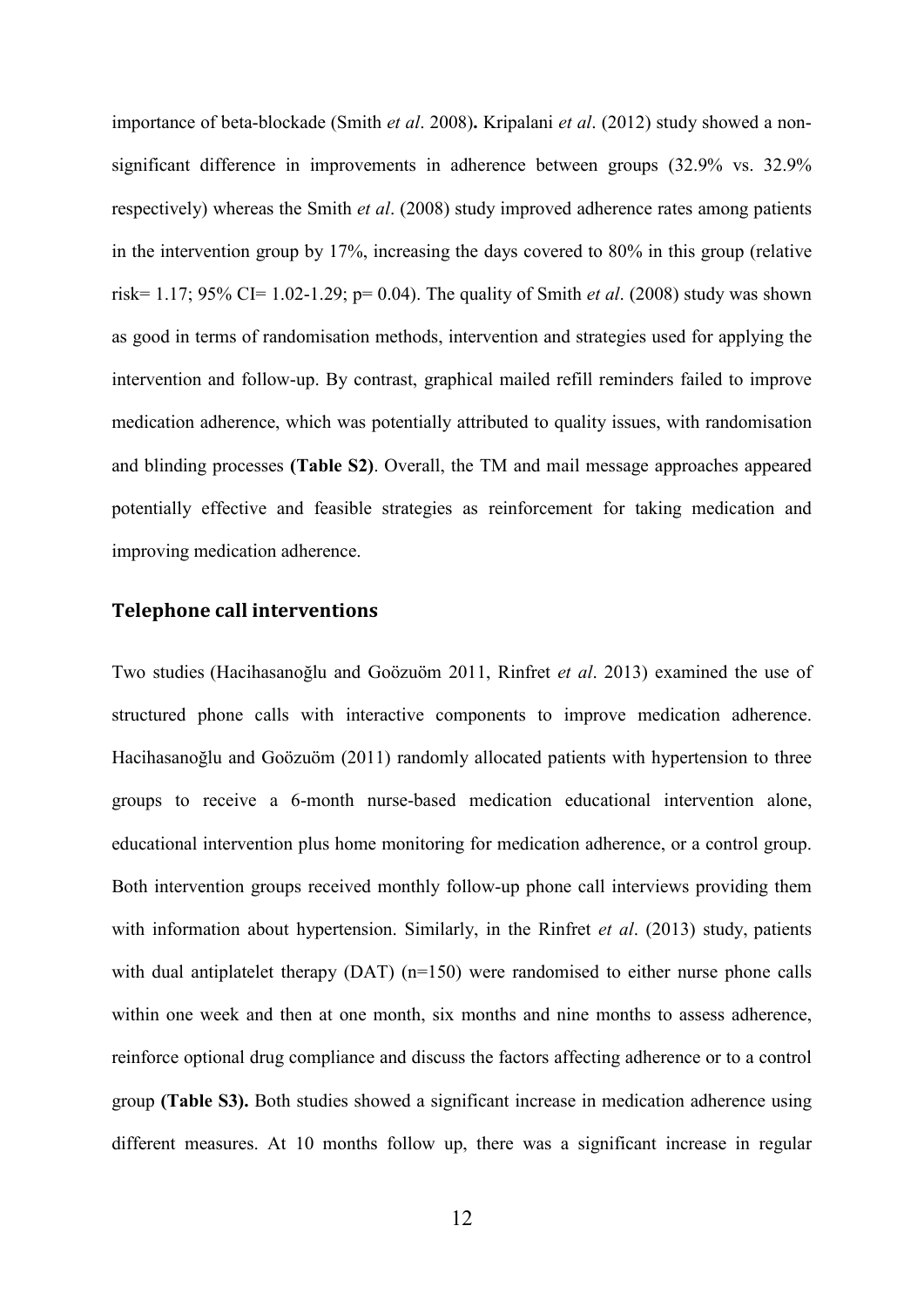medication intake ratios after education in groups A and B  $(80\%, 85\%,$  respectively,  $p=$ 0.001) but not in the control group  $(42\%, p > 0.05)$  (Hacihasanoğlu and Goözuöm 2011). Combined education (group B) was shown to have a more positive effect on adherence selfefficacy than education alone (group A) and no intervention (control group)  $72.27$  (SD= 5.27); 71.10 (SD= 6.42); 56.85 (SD= 6.10) respectively, F= 83.131; p= 0.001) (Hacihasanoğlu and Goözuöm 2011). The Rinfret *et al*. (2013) study showed that participants in both groups had high adherence to antiplatelet drugs at 12 months, with 99.2% (ranging from 97.5% to 100%) of the intervention group taking aspirin compared to 90.2% (ranging from 84.2% to 95.4%) of the control group; clopidogrel, 99.3% (ranging from 97.5% to 100%) in the intervention group vs. 91.5% (85.1-96.0%) % in the control group, (p< 0.0001). However, the study results may have been biased by the lack of blinding of patients and intervention providers, although it was impractical in this study **(Table S2).**

Theory-based structured phone calls were shown to have a significant impact on adherence and clinical outcomes. The success of the study by (Hacihasanoğlu and Goözuöm 2011) in reinforcing medication adherence of patients with hypertension by nurse phone calls indicates potential to increase the educational and counselling role of nurses in primary care.

### **Motivational interviewing strategies**

Motivational interviewing has been used as an approach to increase adherence to medication in cardiac patients. Ogedegbe *et al*. (2008) conducted a randomised controlled trial in two community-based primary care practices in the US, evaluating the efficacy and effects of practice-based motivational interview (MINT) counselling on medication adherence and blood pressure (BP) in 190 African American patients with hypertension. Based on intentionto-treat analysis using mixed-effects regression, the MINT group achieved a higher MEMS adherence rate at 12 months follow-up compared to the control group (57% vs. 43%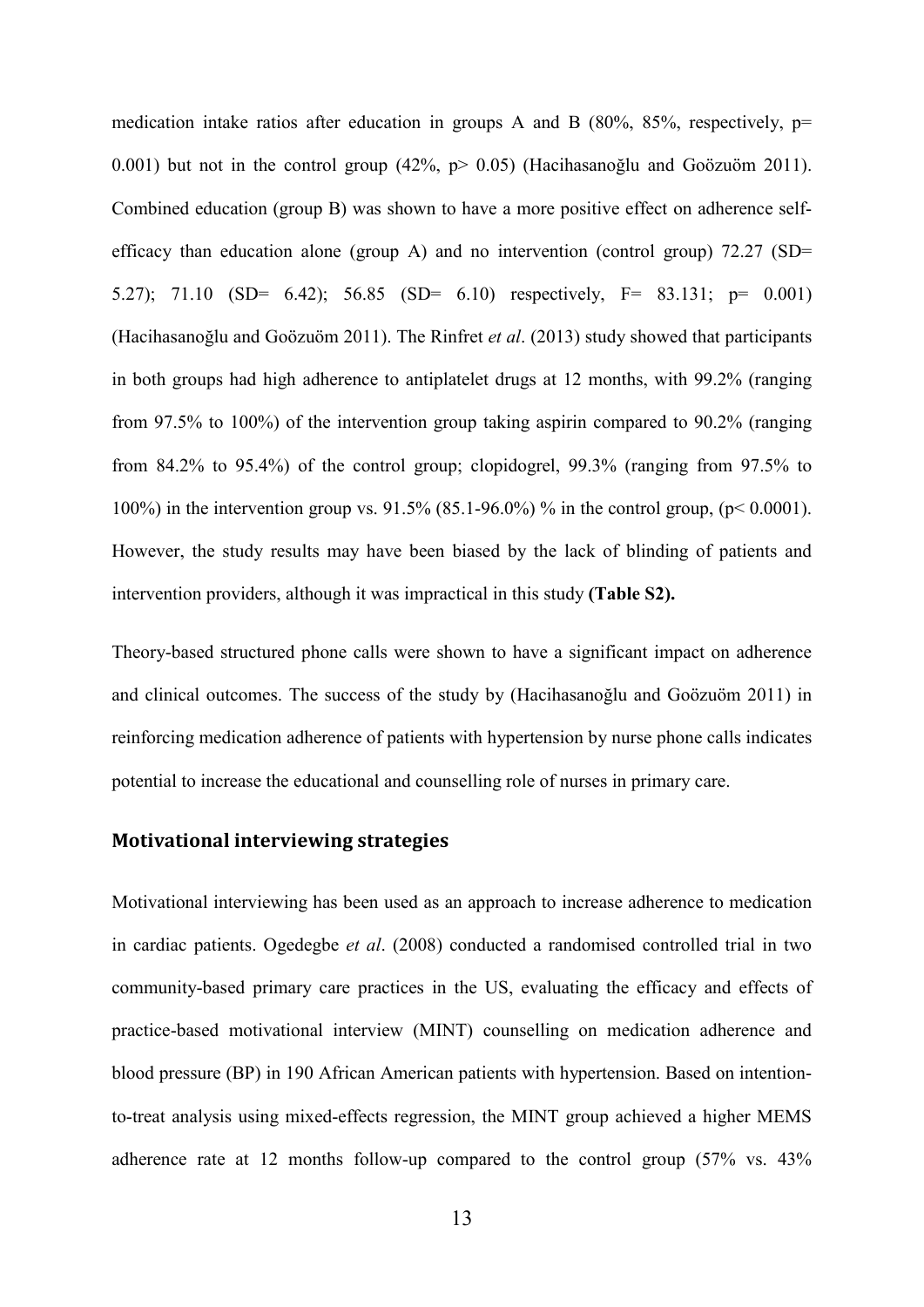respectively,  $p < 0.05$ ), with an absolute between-group difference of 14% (95% CI,  $-0.2$  to – 27%). The MINT group received behavioural counselling about medication adherence for 30–40 minutes at three, six, nine, and 12 months, which led to steady maintenance of medication adherence over 12 months, while adherence rates declined overtime in the control group. Similarly, Ma *et al*. (2014) applied MINT counselling, based on social cognitive theory, to 120 patients with hypertension from two community health centres in China. This intervention entailed strategies to promote adherence to behaviour changes, summarising the pros and cons of proposed behaviour changes, setting realistic and specific goals for behaviour modification and prompting patients to follow plans for behaviour change (Table 3). Adherence to medication was improved in the MINT counselling group compared to the control group at six months follow-up 29.72 (SD= 3.46) vs. 25.30 (SD= 3.11) respectively, (*t*=0.039, *p*=0.034). Mean scores for medication adherence were increased within-groups with mean difference between baseline and six months for intervention group of 23.25 (SD= 3.02); 29.72 (SD= 3.46) respectively, (*t*= 0. 039, *P*= 0.034) and 22.13 (SD= 2.89); 25.30  $(SD= 3.11)$  ( $t= 0.039$ ,  $P= 0.061$ ) (**Table S3).** This form of MINT was theory-based, and shown to be effective using accepted valid measures for adherence assessment over longer duration of follow-up.

#### **Nurse-led counselling and education**

Four studies intended to improve medication adherence by using behavioural interventions and education through nurse-led counselling. Three studies demonstrated no or little evidence of effect (Beune *et al*. 2014, Jiang *et al*. 2007, Schroeder *et al*. 2005). These results may be attributed in part at least to feature of the research methods, such as self-selected populations with high adherence levels at baseline (Schroeder *et al*. 2005) and randomisation and blinding processes bias (Beune *et al*. 2014, Jiang *et al*. 2007) **(Table S2).** Nieuwkerk *et al*. (2012)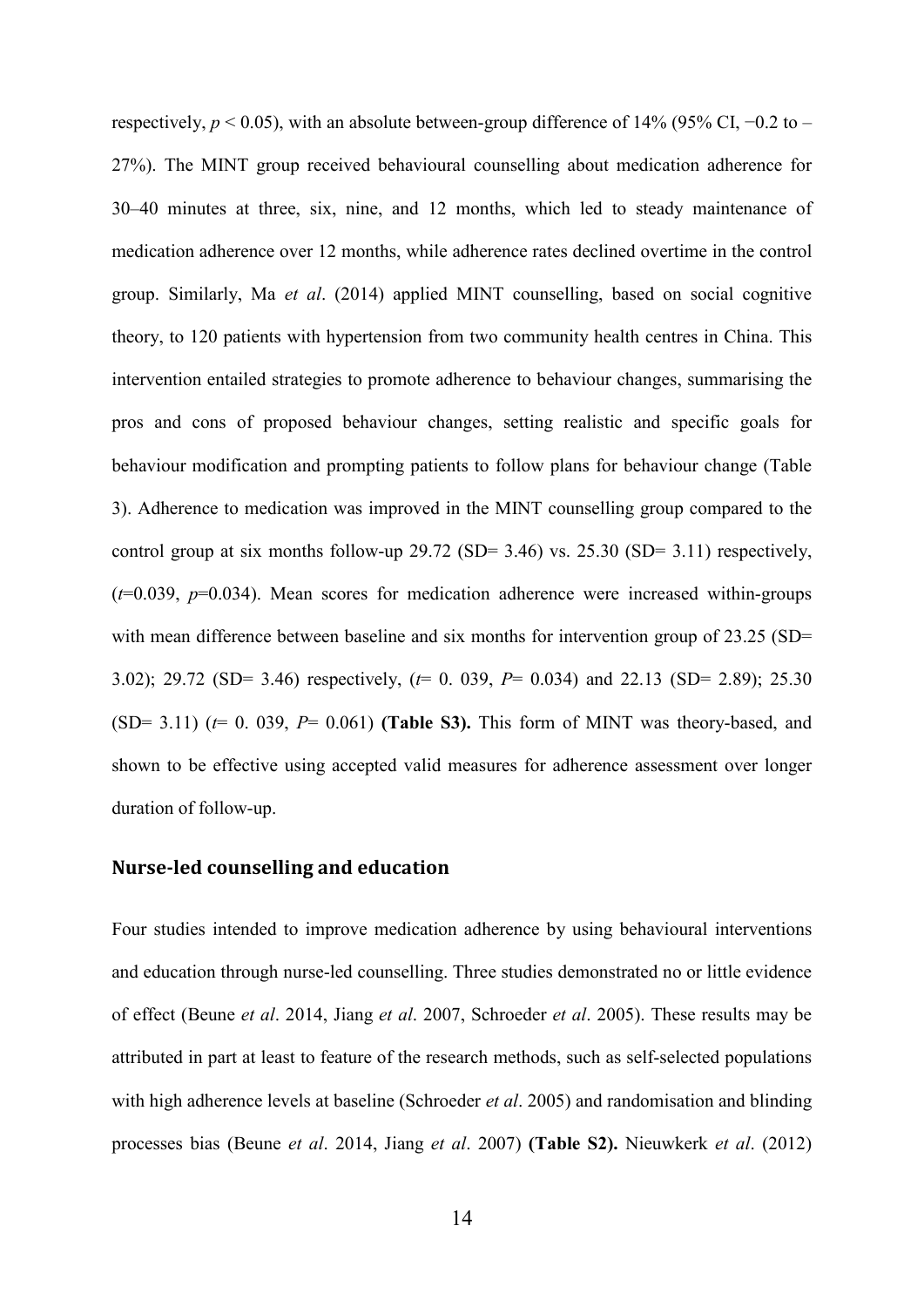revealed that adherence to lipid lowering medication increased from 95% to100% in the intervention group and from 90% to 95% in the control group. At 18 months follow up, the intervention group had higher adherence to statin therapy than the control group 9.39 (SD= 0.15) vs 8.86 (SD= 0.15) respectively, with an absolute difference between groups of 0.53 (0.02-1.05),  $(r = -0.36, P < 0.01)$  (Table S3). With 201 patients on statin therapy randomised to receive nurse-led multifactorial cardio-vascular risk-factor counselling or standard care, significant outcomes were attributed to the more extensive personal contact with the nurse practitioner as well as risk-factor counselling in the intervention group compared to the control group. Overall, most studies demonstrated no improvement in outcomes from nurseled behavioural interventions (Beune *et al*. 2014, Jiang *et al.* 2007, Schroeder *et al*. 2005), whilst Nieuwkerk *et al*. (2012) study appeared to offer an opportunity to improve medication adherence. However, taking into consideration the baseline difference between groups, results of this study should be interpreted with caution.

## **Risk of bias assessment**

Risk of bias was assessed using the Cochrane Collaboration's tool (Higgins and Green 2008) based on the main sources of selection bias, performance bias, attrition bias, detection bias, reporting bias and systematic bias. These criteria were considered in the process of study assessment, as recommended by the Cochrane Handbook (Higgins and Green 2008). An overall assessment of the studies was performed by using the Cochrane quality assessment tool. All trials provided information about adequate sequence generation, 10 studies described the measures used to blind outcome assessors from knowledge of which intervention a participants received. However, performance bias was carefully avoided in four studies only (Beune *et al*. 2014, Jiang *et al*. 2007, Leiva *et al*. 2014, Ogedegbe *et al*.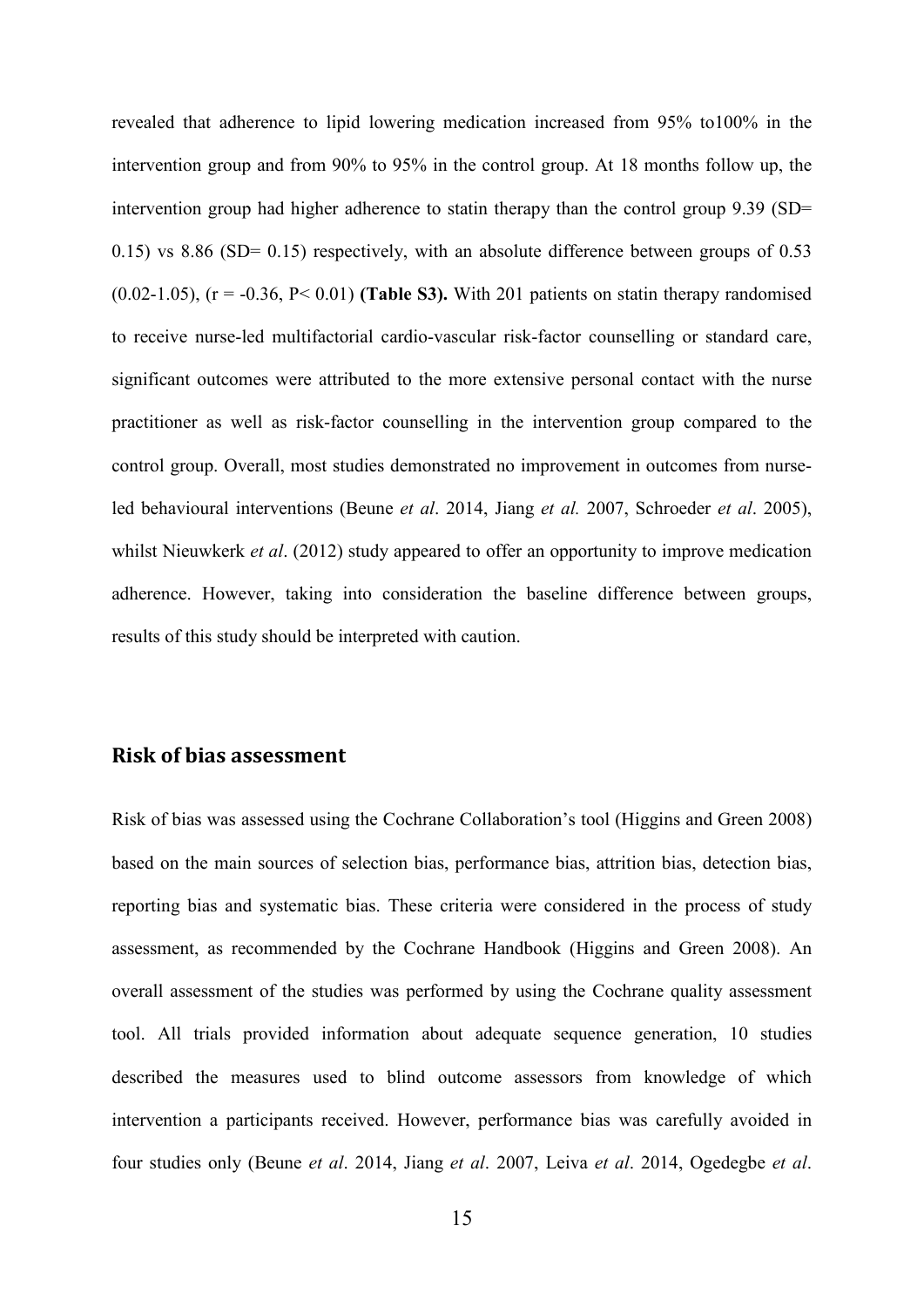2008) by providing information about adequate blinding of participants and personal. Nine studies reported the participants lost to follow up, and six trials only provided prior study protocol and reported the methods of examining the selective outcomes (medication adherence). The remaining studies did not provided a study protocol although they were reported all outcomes (Jiang *et al.* 2007, Kripalani *et al*. 2012, Leiva *et al*. 2014, Ogedegbe *et al*. 2008, Rinfret *et al*. 2013, Schroeder *et al*. 2005, Smith *et al*. 2008) (see Figure 2). In addition, the application of GRADE was used for grading the certainty of evidence of the findings, medication adherence. The grading scores was described as  $(-1 \text{ or } +1)$  and summed to output an overall scores  $(4 = high, 3 = moderate, 2 = low and 1 = very low) based on the$ risk of bias, design, inconsistency, indirectness and imprecision where scores (EPOC Resources for review authors 2013). Most information derived from studies were at low or unclear risk of bias and the certainty of evidence was rated moderate for the outcomes. Hence, the study results should be interpreted with caution despite the effective intervention.

## **Discussion**

This literature review on interventions to enhance adherence to medications in cardiovascular care has highlighted several methods and the varying effectiveness of various approaches that offer insights for future intervention development. Evidence for effectiveness of such interventions was inconsistent, due at least in part to the considerable differences in cardiac disease populations and adherence measurement methods used in these studies. Motivational interviewing, either alone or combined with another adherence approach such as phone or message educational and reminder, appeared the most promising behavioural intervention in improving adherence, having potential for wider application in patients with cardiac disease.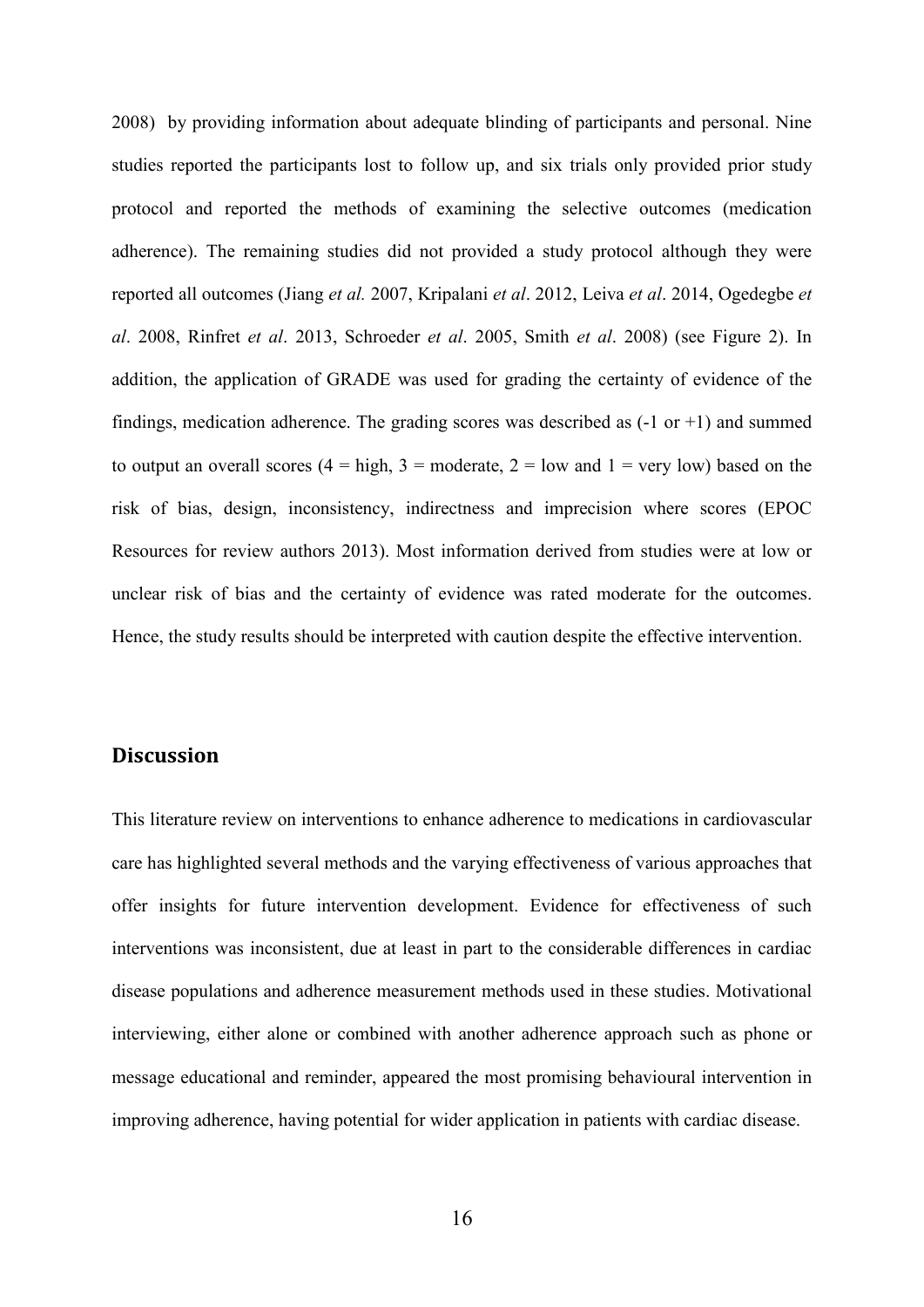The interventions that utilised motivational interview strategies showed successful steady maintenance of medication adherence over time among hypertension patients (Ogedegbe *et al*. 2008) and improved adherence at 6 months for these patients (Ma *et al*. 2014). These strategies set realistic and specific goals for behaviour modification and prompted patients to follow the plan for behaviour change. The results were in agreement with those of previous studies, which demonstrated that motivational interviewing (MINT) may be a useful approach for addressing medication adherence (DiIorio *et al*. 2008). MINTs were almost uniformly effective and were a fairly homogenous group in both the nature of the services rendered and in duration of follow-up. MINTs entailed enhancing patient readiness to change, increasing their confidence toward ability to overcome barriers, and increased self-motivation to achieve desired outcomes (Rollnick and Miller 1995). These can be achieved when trained nurses integrate adherence behaviour into the patients' daily routines and reinforce the positive effect of MINT by follow-up using phone calls, text messaging, or mails as a mean of multifactorial intervention.

A multifaceted intervention demonstrated statistically significant improvement in medication adherence (Ho *et al*. 2014). The results of this study were consistent with other successful multifaceted interventional studies, which have included medication review with a specific focus on regimen simplification (Bernsten *et al*. 2001), individualised patient education combined with medication reminders (medication chart) (Hawe and Higgins 1990), or a dose administration aid (Lee *et al*. 2006). These results were also in accordance with a study (Edworthy *et al*. 2007) that found significant improvement in adherence for both betablocking and lipid-lowering agents with counselling by nurses and pharmacists along with video, printed material, and phone follow-up. Multifaceted interventions demonstrated potentially promising results, but it was difficult to draw conclusions in favour of any particular combination of interventions or intensity because of heterogeneity and complexity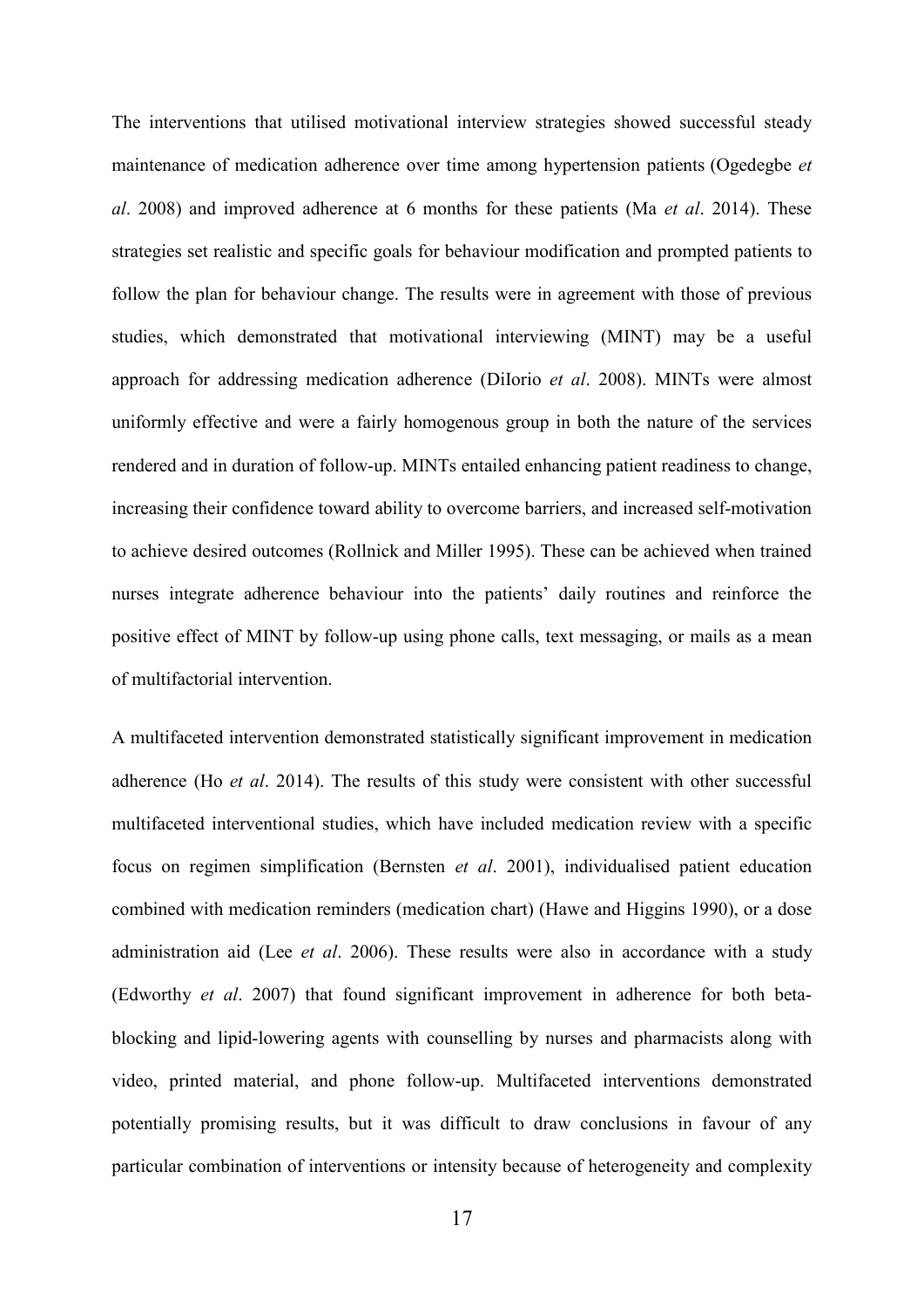of interventions and multiple adherence measures (Topinková *et al*. 2012), and the great diversity in drug classes considered (van Eijken *et al*. 2003). The cost of these interventions was also an important consideration in the decision of whether or not they should be applied more widely but this could be difficult to determine because components of the interventions overlapped and were not described in sufficient details.

A common element of many medication adherence interventions was education. However, the effectiveness of medication adherence education was varied and the methods of delivered it were with different multi-component which leads to significant and non-significant outcomes. Few studies were demonstrated effective nurse-based medication educational interventions includes six monthly face to face education sessions (Hacihasanoğlu and Goözuöm 2011) about the important of regular medication taking, medication efficacy, possible side effects, and the importance of follow-up visits. Another study proven effective medication education combined with multifaceted elements by sending automatic voice messages at one week and one months after hospital discharge for medication reminder and refill for 12 months (Ho *et al*. 2014). On the contrary, a written medication educational materials delivered by a nurse combined with three structured counselling sessions was not associated with a significant improvement of medication adherence (Beune *et al*. 2014).

Comparisons across assessments of adherence was also difficult. The medication event monitoring system (MEMS), one of the most reliable objective assessment methods was expensive and not readily available for some dose forms (Remington *et al*. 2007, van den Boogaard *et al*. 2011). Self-reporting, which is known as feasible and cheap, was a common method of measuring medication adherence. Subjective self-reporting measures can be relatively simple to use and are less expensive, a number are well-validated and have been strongly correlated with objective measures of adherence in different populations (Nguyen *et al*. 2014).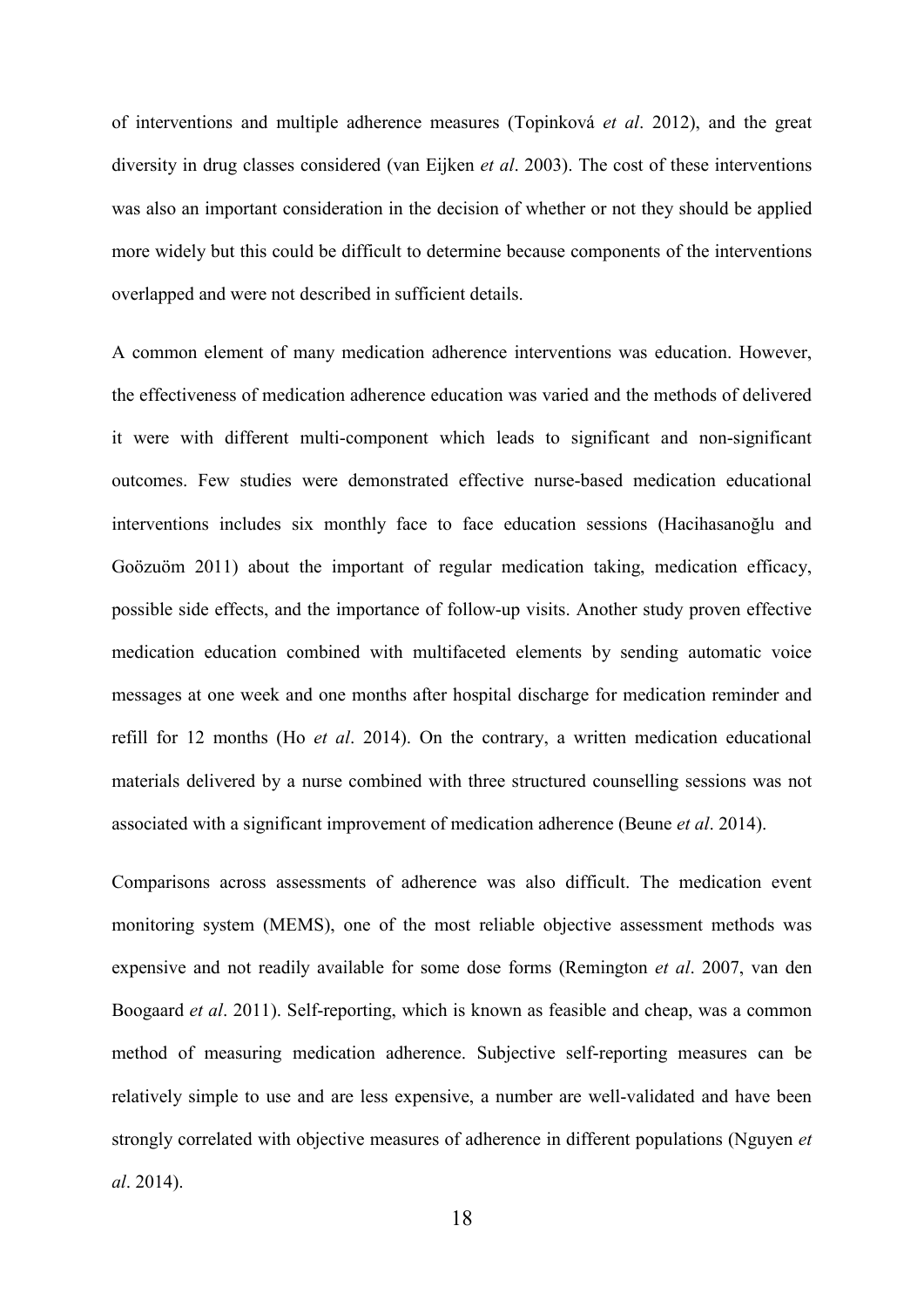For text and mail message interventions, studies showed similar improvement in medication adherence at 16% (Wald *et al*. 2014) and 17% (Smith *et al*. 2008), respectively. These findings are consistent with those of recent RCTs reporting that bidirectional text messages resulted in statistically significant improvement in anti-retroviral treatment adherence among patients with Human Immunodeficiency Virus (HIV) (Lester *et al*. 2010) and with hypertension (Márquez Contreras *et al*. 2005). Similarly, phone call interventions significantly improved adherence self-efficacy to antihypertensive medications in the intervention groups at 10 months follow-up, when combined with health promotion theorybased medication education and behavioural modification targeting patients' life styles (Hacihasanoğlu and Goözuöm 2011). A review (Cutrona *et al*. 2010) concluded that phone calls both by trained lay people and by a nurse yielded significant improvements in cardiovascular adherence. Likewise, tailored telephone call nursing interventions reduced the time commitment for the primary care provider, lowered system and provider costs, and showed success in improving medication adherence for patients with chronic diseases (Bosworth *et al*. 2009). However, in the Rinfret *et al*. (2013) study, both intervention and control groups had high medication adherence at follow-up, which meant findings may have been overestimated and may not be generalizable to other cardiac populations. Further, a review by Mansoor *et al*. (2013) found that informational interventions had little or no impact on improving medication adherence. This could be due to several reasons, including how well health care providers delivered the interventions, the patient groups, study design and differences in the relative contribution of each element to the intervention. For example, information supplied passively to the patient may not be adequate, and the additional element of requiring a response from the patient may be what was responsible for significant change. All in all, using technology in the form of phone message intervention provided by nurses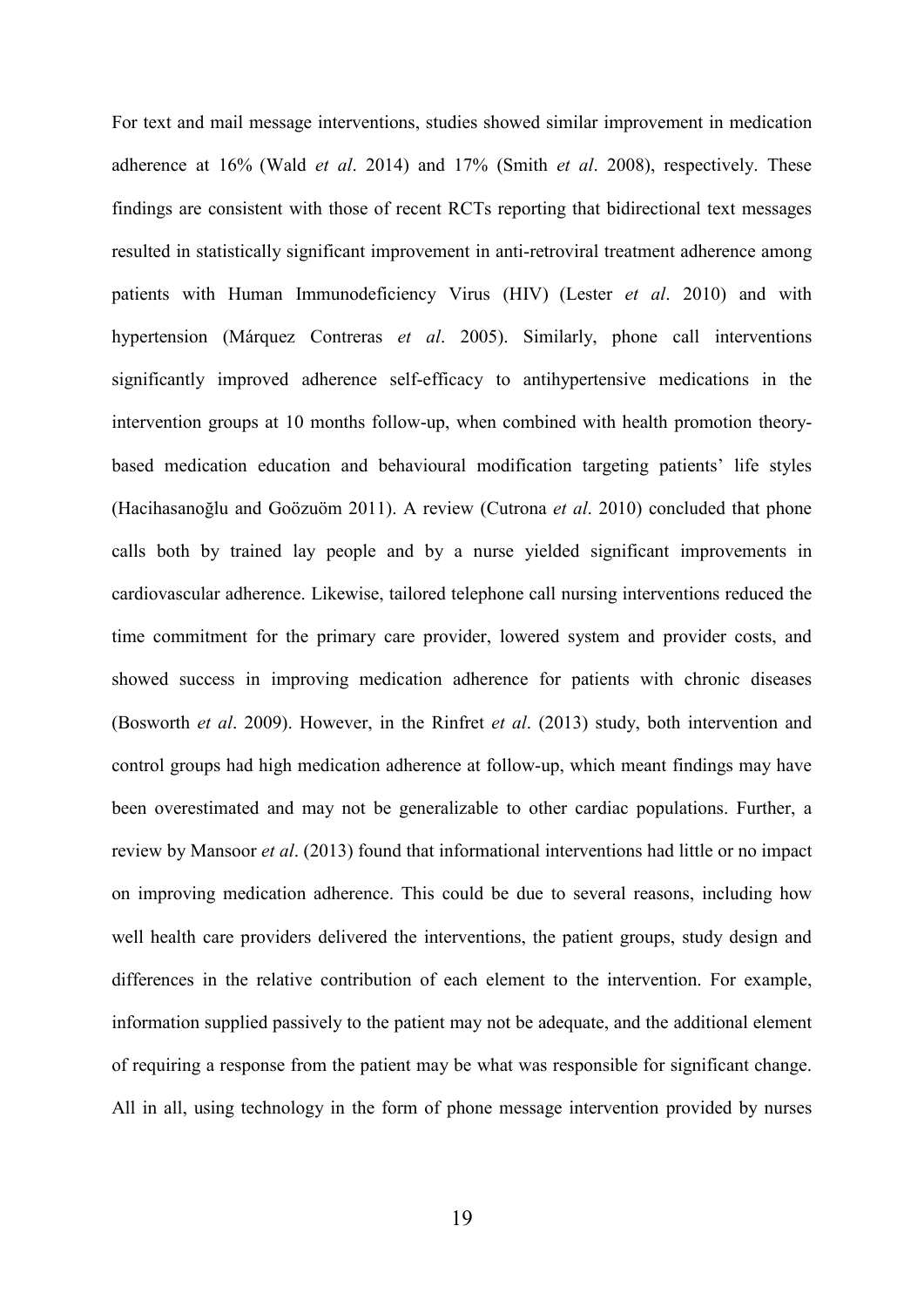appeared feasible, cost-effective and an effective tool to improve medication adherence in resource-limited settings.

The results of nurse-led interventions were mixed and overall not encouraging although one study (Nieuwkerk *et al*. 2012) was successful in increasing adherence rates for lipid-lowering medications by enhancing patients' knowledge through structured counselling sessions. A similar intervention was shown to be beneficial in patients with hypertension (Logan *et al*. 1983). Nurse-led interventions have also failed to show positive effects on medication adherence in other populations. For example Clarke *et al*. (2002) found no significant between-group differences in mean change scores of medicine taking after 12 months of a nurse-led diabetes management program. However, overall, the evidence is not adequate and has not addressed factors such as long-term medication adherence, with current studies limited by short follow-up, small sample size, and inconsistent adherence measures.

To date, of nurse-delivered interventions to improve adherence to cardiovascular medications, multifaceted interventions appear to offer the best opportunities to optimise medication adherence, with component behavioural interventions in the form of motivational interviewing, educational content, text and/or phone messaging showing the greatest success.

# **Conclusion**

The prevalence of CVD is rapidly rising worldwide with emerging new and complex medication regimens which challenge both patients and healthcare providers (Hauptman 2008). Healthcare providers in primary and secondary health settings should maximise the health benefits offered by medications by adopting those strategies shown to be effective at enhancing patients' adherence to their medications. Researchers should clearly justify and specify methodologies to generate a cumulative body of knowledge that can be used to inform clinical practice. This review has demonstrated the need for application of more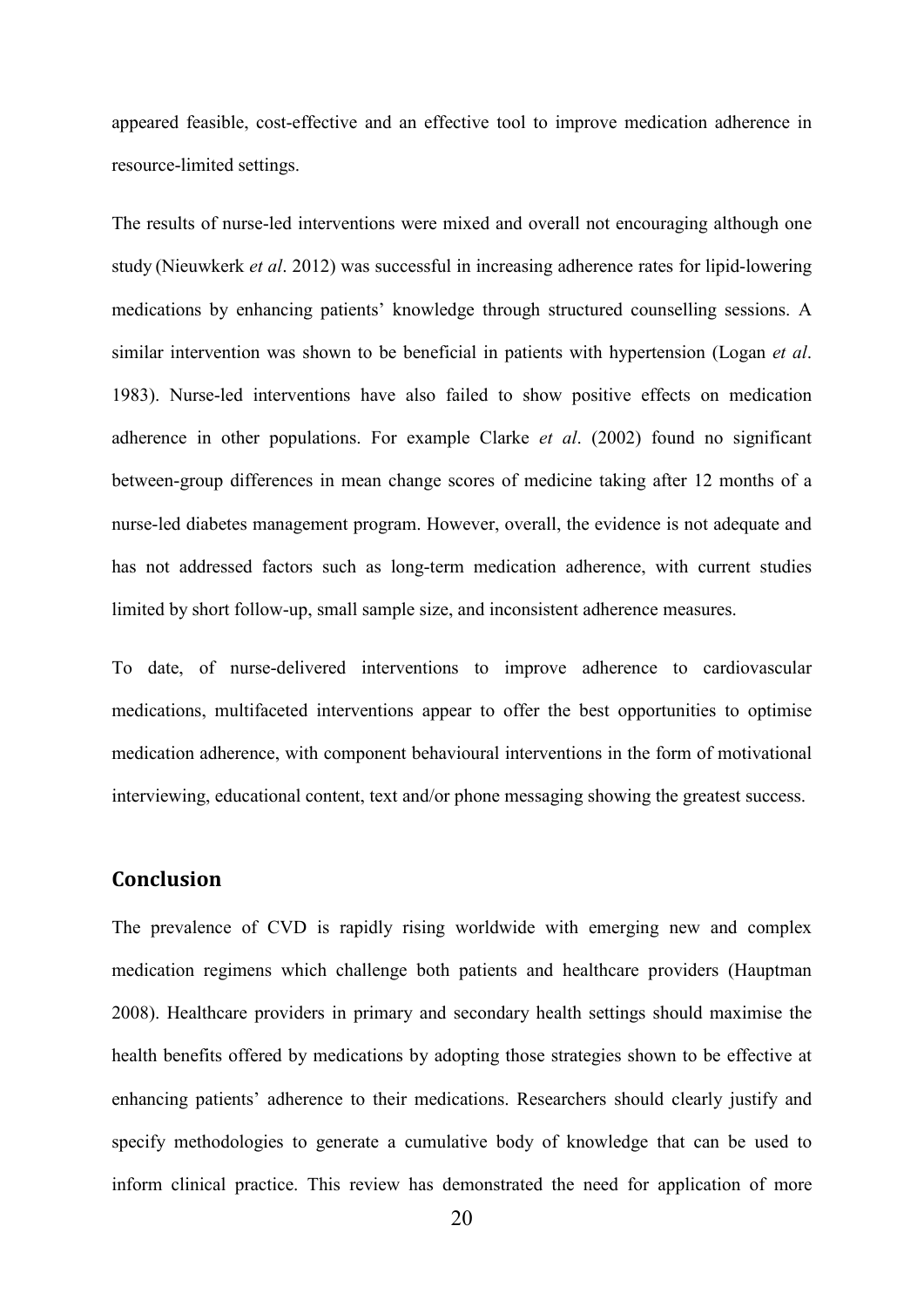rigorous methods to test the effectiveness of adherence interventions, addressing issues of study design (e.g. use of RCT), sampling (low-adherence patients) and choosing effective and feasible adherence measures. Combined interventions need to be detailed and employ multiple approaches such as motivational interviewing and education that target the desired behaviour change, and reinforcement of these behaviours with phone or text message strategies. It is imperative that interventions chosen are theory-based, and evaluated in robust trials to demonstrate effects on clinical outcomes, feasibility in usual practice settings, and sustainability. Future research should entail: 1) Patient assessment to identify modifiable deterrents to medication adherence (e.g. low self-efficacy or patient beliefs about medication efficiency); 2) Identifying and trialling feasible, effective and cost-effective multi-approach interventions, for example motivational interviewing combined with technologies such as phone and text messages; 3) Following patients for longer periods to explore longer term intervention effects; and 4) Applying consistent, reliable, and cost-effective adherence measurement.

Of the interventions intended to improve adherence to cardiovascular medications tested by studies in this review, multi-component interventions, tailored to address the patients' health behaviours, appeared to offer most promise.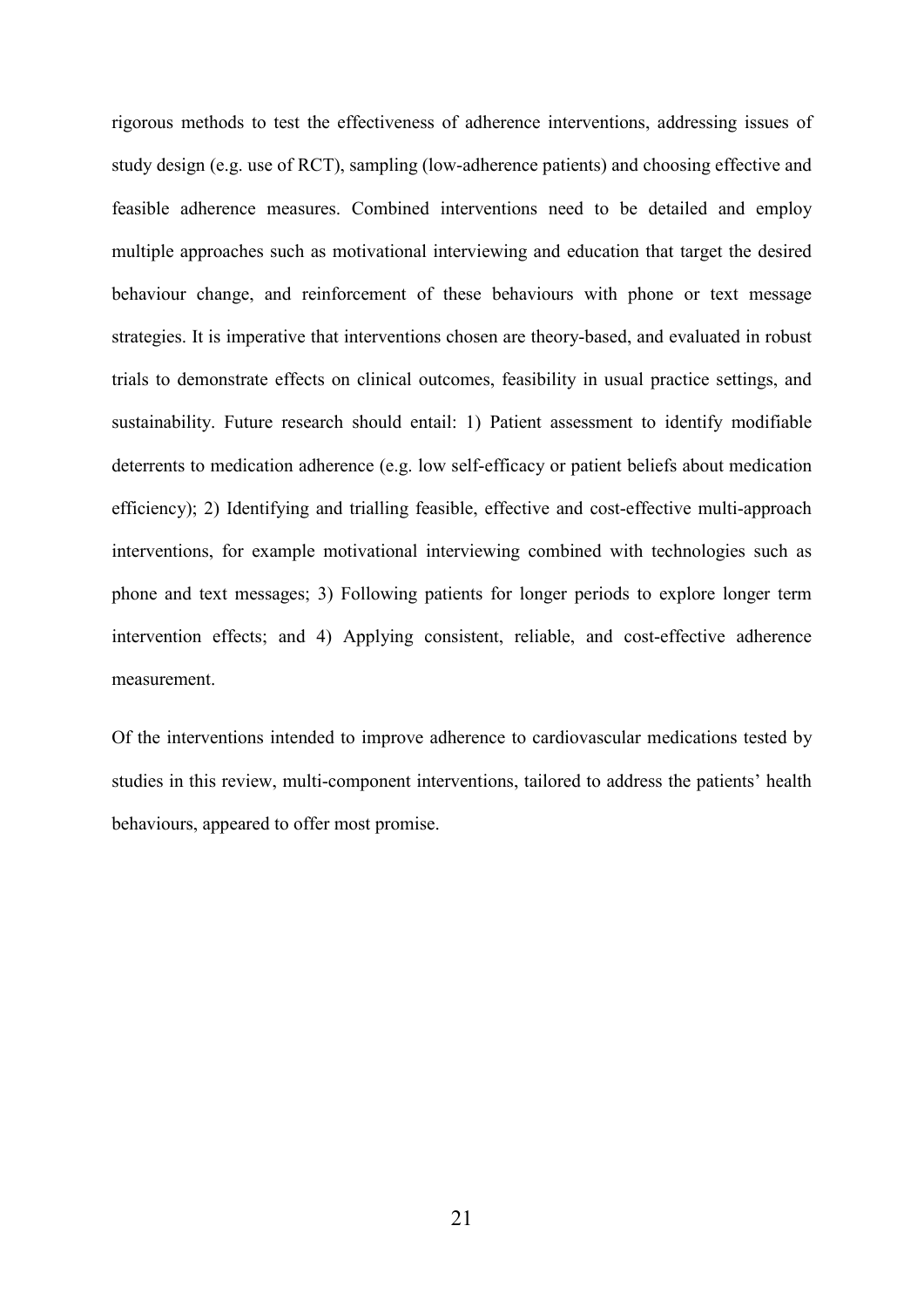# **References**

Australian Institute of Health Welfare (2014), Vol. 2015.

- Baroletti, S. & Dell'Orfano, H. (2010) Medication Adherence in Cardiovascular Disease. *Circulation,* **121**(12), 1455-1458.
- Bernsten, C., Björkman, I., Caramona, M., Crealey, G., Frøkjær, B., Grundberger, E., Gustafsson, T., Henman, M., Herborg, H. & Hughes, C. (2001) Improving the well-being of elderly patients via community pharmacy-based provision of pharmaceutical care. *Drugs & aging,* **18**(1), 63- 77.
- Beune, E.J.A.J., Moll van Charante, E.P., Beem, L., Mohrs, J., Agyemang, C.O., Ogedegbe, G. & Haafkens, J.A. (2014) Culturally Adapted Hypertension Education (CAHE) to Improve Blood Pressure Control and Treatment Adherence in Patients of African Origin with Uncontrolled Hypertension: Cluster-Randomized Trial. *PLoS ONE,* **9**(3), e90103.
- Bosworth, H.B., Olsen, M.K., Dudley, T., Orr, M., Goldstein, M.K., Datta, S.K., McCant, F., Gentry, P., Simel, D.L. & Oddone, E.Z. (2009) Patient education and provider decision support to control blood pressure in primary care: A cluster randomized trial. *The American Heart Journal,* **157**(3), 450-456.
- Clarke, J., Crawford, A. & Nash, D.B. (2002) Evaluation of a comprehensive diabetes disease management program: progress in the struggle for sustained behavior change. *Disease management,* **5**(2), 77-86.
- Cutrona, S.L., Choudhry, N.K., Fischer, M.A., Servi, A., Liberman, J.N., Brennan, T. & Shrank, W.H. (2010) Modes of delivery for interventions to improve cardiovascular medication adherence: Review. *The American journal of managed care,* **16**(12), 929-942.
- DiIorio, C., McCarty, F., Resnicow, K., Holstad, M.M., Soet, J., Yeager, K., Sharma, S.M., Morisky, D.E. & Lundberg, B. (2008) Using motivational interviewing to promote adherence to antiretroviral medications: A randomized controlled study. *AIDS care,* **20**(3), 273-283.
- Edworthy, S.M., Baptie, B., Galvin, D., Brant, R.F., Churchill-Smith, T., Manyari, D. & Belenkie, I. (2007) Effects of an enhanced secondary prevention program for patients with heart disease: A prospective randomized trial. *Canadian Journal of Cardiology,* **23**(13), 1066-1072.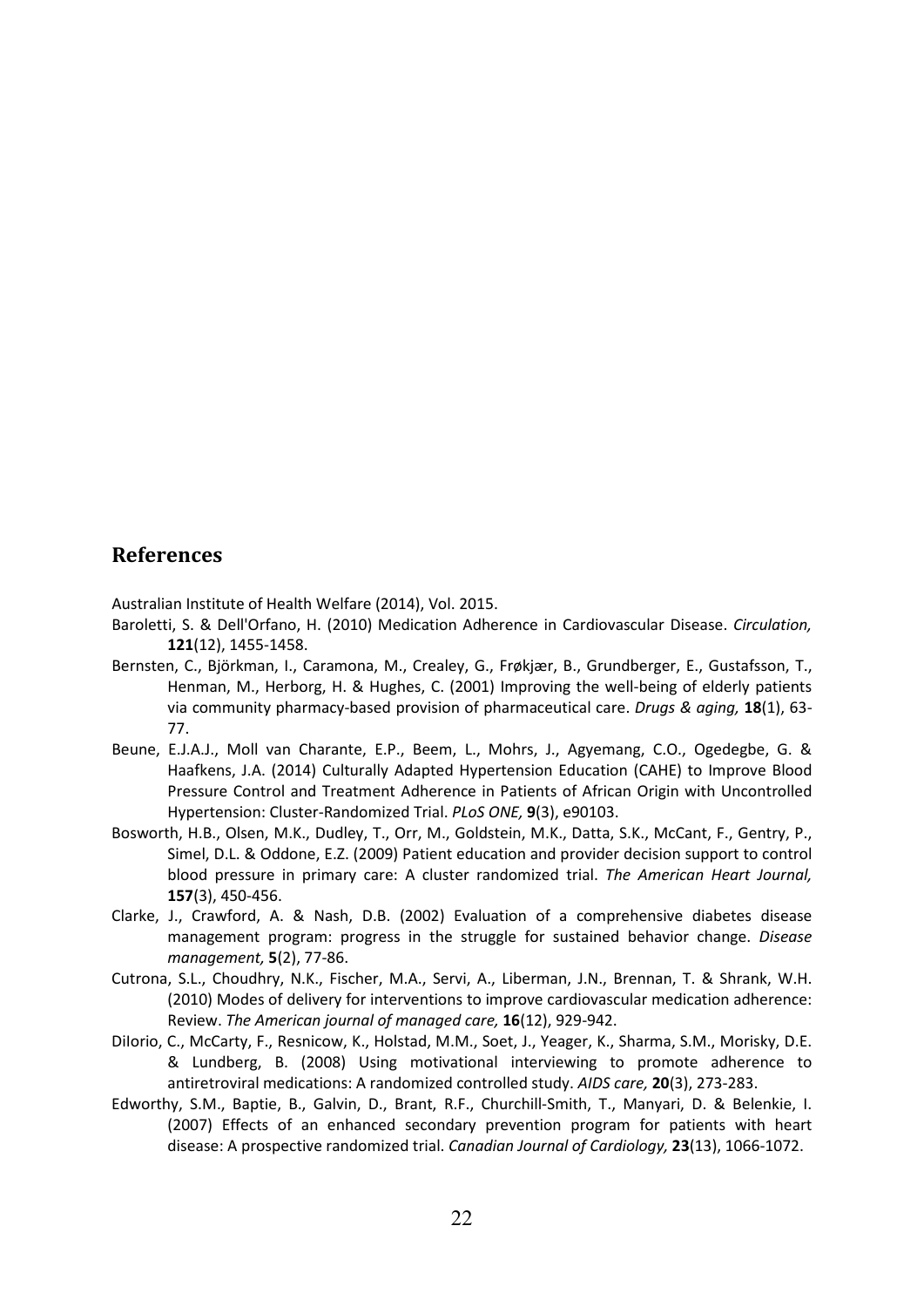- EPOC Resources for review authors (2013) Effective Practice and Organisaton of Care (EPOC). Cochrane Effective Practice and Organisation of Care.
- Hacihasanoğlu, R. & Goözuöm, S. (2011) The effect of patient education and home monitoring on medication compliance, hypertension management, healthy lifestyle behaviours and BMI in a primary health care setting. *Journal of Clinical Nursing,* **20**(5/6), 692-705.
- Hauptman, P. (2008) Medication adherence in heart failure. *Heart Failure Reviews,* **13**(1), 99-106.
- Hawe, P. & Higgins, G. (1990) Can medication education improve the drug compliance of the elderly? Evaluation of an in hospital program. *Patient Education and Counseling,* **16**(2), 151-160.
- Haynes, R., Yao, X., Degani, A., Kripalani, S., Garg, A. & McDonald, H. (2005) Interventions for enhancing medication adherence. *The Cochrane Library*.
- Higgins, J.P. & Green, S. (2008) *Cochrane handbook for systematic reviews of interventions,* Wiley Online Library.
- Ho, P.M., Lambert-Kerzner, A., Carey, E.P., Fahdi, I.E., Bryson, C.L., Melnyk, S.D., Bosworth, H.B., Radcliff, T., Davis, R. & Mun, H. (2014) Multifaceted intervention to improve medication adherence and secondary prevention measures after acute coronary syndrome hospital discharge: a randomized clinical trial. *JAMA internal medicine,* **174**(2), 186-193.
- Jiang, X., Sit, J.W. & Wong, T.K.S. (2007) A nurse-led cardiac rehabilitation programme improves health behaviours and cardiac physiological risk parameters: evidence from Chengdu, China. *Journal of Clinical Nursing,* **16**(10), 1886-1897.
- Khan, K.S., Ter Riet, G., Glanville, J., Sowden, A.J. & Kleijnen, J. (2001) *Undertaking systematic reviews of research on effectiveness: CRD's guidance for carrying out or commissioning reviews,* NHS Centre for Reviews and Dissemination.
- Kripalani, S., Schmotzer, B. & Jacobson, T.A. (2012) Improving Medication Adherence through Graphically Enhanced Interventions in Coronary Heart Disease (IMAGE-CHD): a randomized controlled trial. *Journal Of General Internal Medicine,* **27**(12), 1609-1617.
- Laba, T.-L., Bleasel, J., Brien, J.-a., Cass, A., Howard, K., Peiris, D., Redfern, J., Salam, A., Usherwood, T. & Jan, S. (2013) Strategies to improve adherence to medications for cardiovascular diseases in socioeconomically disadvantaged populations: a systematic review. *International journal of cardiology,* **167**(6), 2430-2440.
- Lee, J.K., Grace, K.A. & Taylor, A.J. (2006) Effect of a pharmacy care program on medication adherence and persistence, blood pressure, and low-density lipoprotein cholesterol: a randomized controlled trial. *Jama,* **296**(21), 2563-2571.
- Leiva, A., Aguiló, A., Fajó-Pascual, M., Moreno, L., Martín, M.C., Garcia, E.M., Duro, R.E., Serra, F., Dagosto, P., Iglesias-Iglesias, A.A., Company, R.M., Yañez, A., Llobera, J. & On behalf of The Adherence, G. (2014) Efficacy of a brief multifactorial adherence-based intervention in reducing blood pressure: a randomized clinical trial. *Patient preference and adherence,* **8**, 1683-1690.
- Lester, R.T., Ritvo, P., Mills, E.J., Kariri, A., Karanja, S., Chung, M.H., Jack, W., Habyarimana, J., Sadatsafavi, M., Najafzadeh, M., Marra, C.A., Estambale, B., Ngugi, E., Ball, T.B., Thabane, L., Gelmon, L.J., Kimani, J., Ackers, M. & Plummer, F.A. (2010) Effects of a mobile phone short message service on antiretroviral treatment adherence in Kenya (WelTel Kenya1): a randomised trial. *The Lancet,* **376**(9755), 1838-45.
- Logan, A.G., Milne, B., Flanagan, P. & Haynes, R. (1983) Clinical effectiveness and cost-effectiveness of monitoring blood pressure of hypertensive employees at work. *Hypertension,* **5**(6), 828- 836.
- Ma, C., Zhou, Y., Zhou, W. & Huang, C. (2014) Evaluation of the effect of motivational interviewing counselling on hypertension care. *Patient Education and Counseling,* **95**(2), 231-237.
- Mansoor, S.M., Krass, I. & Aslani, P. (2013) Multiprofessional interventions to improve patient adherence to cardiovascular medications. *Journal Of Cardiovascular Pharmacology And Therapeutics,* **18**(1), 19-30.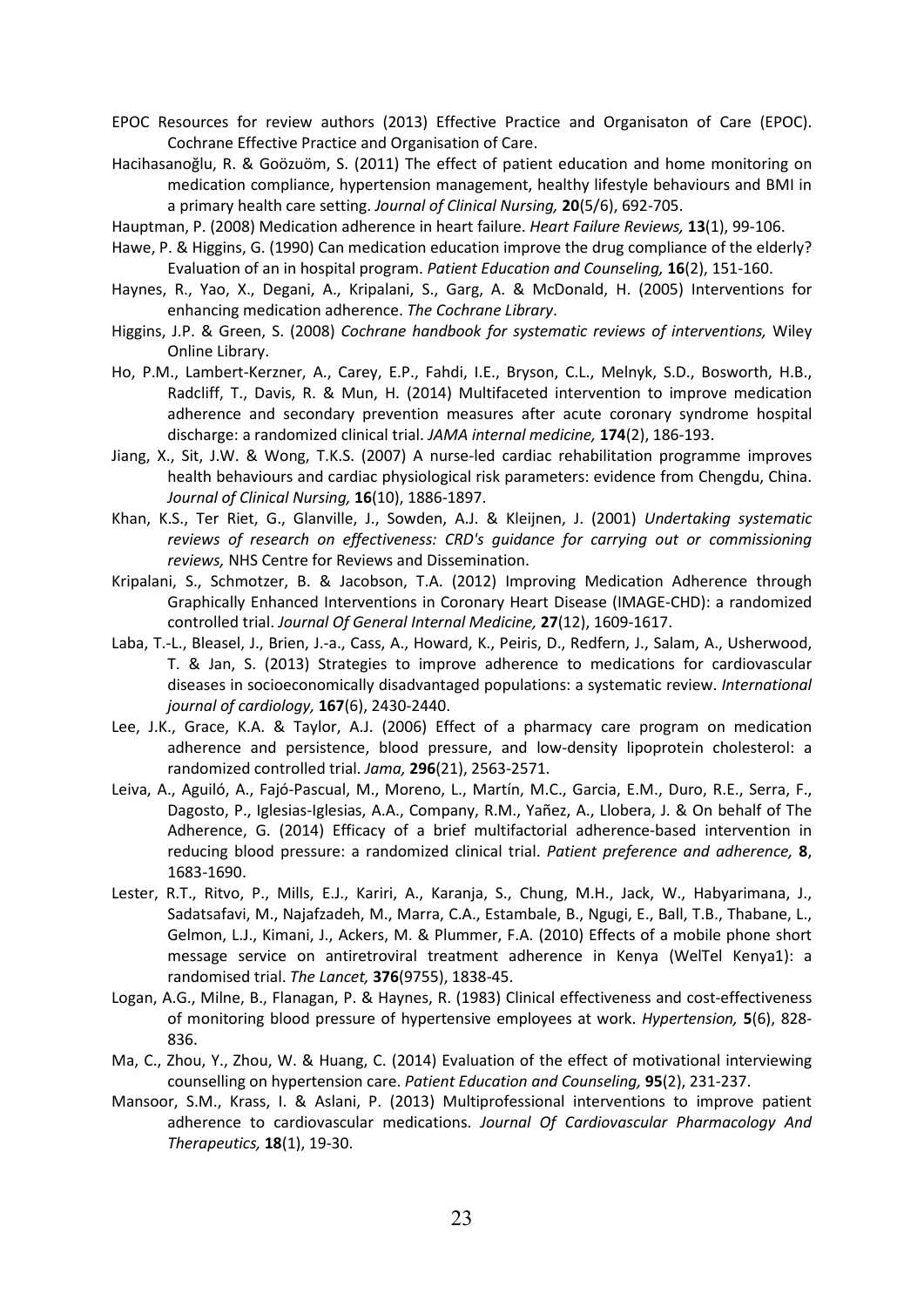- Márquez Contreras, E., Vegazo García, O., Martel Claros, N., Gil Guillén, V., de la Figuera von Wichmann, M., Casado Martínez, J.J. & Fernández, R. (2005) Efficacy of telephone and mail intervention in patient compliance with antihypertensive drugs in hypertension. ETECUM-HTA study. *Blood Pressure,* **14**(3), 151-158.
- McKenzie, S., McLaughlin, D., Clark, J. & Doi, S.R. (2015) The Burden of Non-Adherence to Cardiovascular Medications Among the Aging Population in Australia: A Meta-Analysis. *Drugs & Aging,* **32**(3), 217-225.
- Menditto, E., Guerriero, F., Orlando, V., Crola, C., Di Somma, C., Illario, M., Morisky, D.E. & Colao, A. (2015) Self-Assessment of Adherence to Medication: A Case Study in Campania Region Community-Dwelling Population. *Journal of Aging Research,* **2015**, 682503.
- Moher, D., Liberati, A., Tetzlaff, J. & Altman, D.G. (2009) Preferred reporting items for systematic reviews and meta-analyses: the PRISMA statement. *Annals Of Internal Medicine,* **151**(4), 264.
- Nguyen, T.M.U., Caze, A.L. & Cottrell, N. (2014) What are validated self-report adherence scales really measuring?: a systematic review. *British journal of clinical pharmacology,* **77**(3), 427- 445.
- Nieuwkerk, P.T., Nierman, M.C., Vissers, M.N., Locadia, M., Greggers-Peusch, P., Knape, L.P.M., Kastelein, J.J.P., Sprangers, M.A.G., de Haes, H.C. & Stroes, E.S.G. (2012) Intervention to Improve Adherence to Lipid-Lowering Medication and Lipid-Levels in Patients With an Increased Cardiovascular Risk. *The American Journal of Cardiology,* **110**(5), 666-672.
- Nieuwlaat, Wilczynski N, Navarro T, Hobson N, Jeffery R, Keepanasseril A, Agoritsas T, Mistry N, Iorio A, Jack S, Sivaramalingam B, Iserman E, Mustafa RA, Jedraszewski D, Cotoi C & B, H.R. (2014) Interventions for enhancing medication adherence. *Cochrane Database of Systematic Reviews,* (11).
- Ogedegbe, G., Chaplin, W., Schoenthaler, A., Statman, D., Berger, D., Richardson, T., Phillips, E., Spencer, J. & Allegrante, J.P. (2008) A practice-based trial of motivational interviewing and adherence in hypertensive African Americans. *American journal of hypertension,* **21**(10), 1137-1143.
- Okrainec, K., Banerjee, D.K. & Eisenberg, M.J. (2004) Coronary artery disease in the developing world. *American heart journal,* **148**(1), 7-15.
- Poluzzi, E., Piccinni, C., Carta, P., Puccini, A., Lanzoni, M., Motola, D., Vaccheri, A., De Ponti, F. & Montanaro, N. (2011) Cardiovascular events in statin recipients: impact of adherence to treatment in a 3-year record linkage study. *European journal of clinical pharmacology,* **67**(4), 407-414.
- Remington, G., Kwon, J., Collins, A., Laporte, D., Mann, S. & Christensen, B. (2007) The use of electronic monitoring (MEMS®) to evaluate antipsychotic compliance in outpatients with schizophrenia. *Schizophrenia Research,* **90**(1–3), 229-237.
- Rinfret, S., Rodés-Cabau, J., Bagur, R., Déry, J.-P., Dorais, M., Larose, É., Barbeau, G., Gleeton, O., Nguyen, C.-M., Noël, B., Proulx, G., Roy, L., Taillon, I., De Larochellière, R., Bertrand, O.F. & Investigators, f.t.E.-I. (2013) Telephone contact to improve adherence to dual antiplatelet therapy after drug-eluting stent implantation. *Heart,* **99**(8), 562-569.
- Rollnick, S. & Miller, W.R. (1995) What is motivational interviewing? *Behavioural and cognitive psychotherapy,* **23**(04), 325-334.
- Sabaté, E. (2003) *Adherence to long-term therapies: evidence for action*, Geneva, Switzerland: World Health Organisation.
- Schroeder, K., Fahey, T., Hollinghurst, S. & Peters, T.J. (2005) Nurse-led adherence support in hypertension: a randomized controlled trial. *Family Practice,* **22**(2), 144-151.
- Simons, L.A., Ortiz, M. & Calcino, G. (2011) Long term persistence with statin therapy: Experience in Australia 2006-2010. *Australian Family Physician,* **40**(5), 319-22.
- Smith, D.H., Kramer, J.M., Perrin, N., Platt, R., Roblin, D.W., Lane, K., Goodman, M., Nelson, W.W., Yang, X. & Soumerai, S.B. (2008) A randomized trial of direct-to-patient communication to